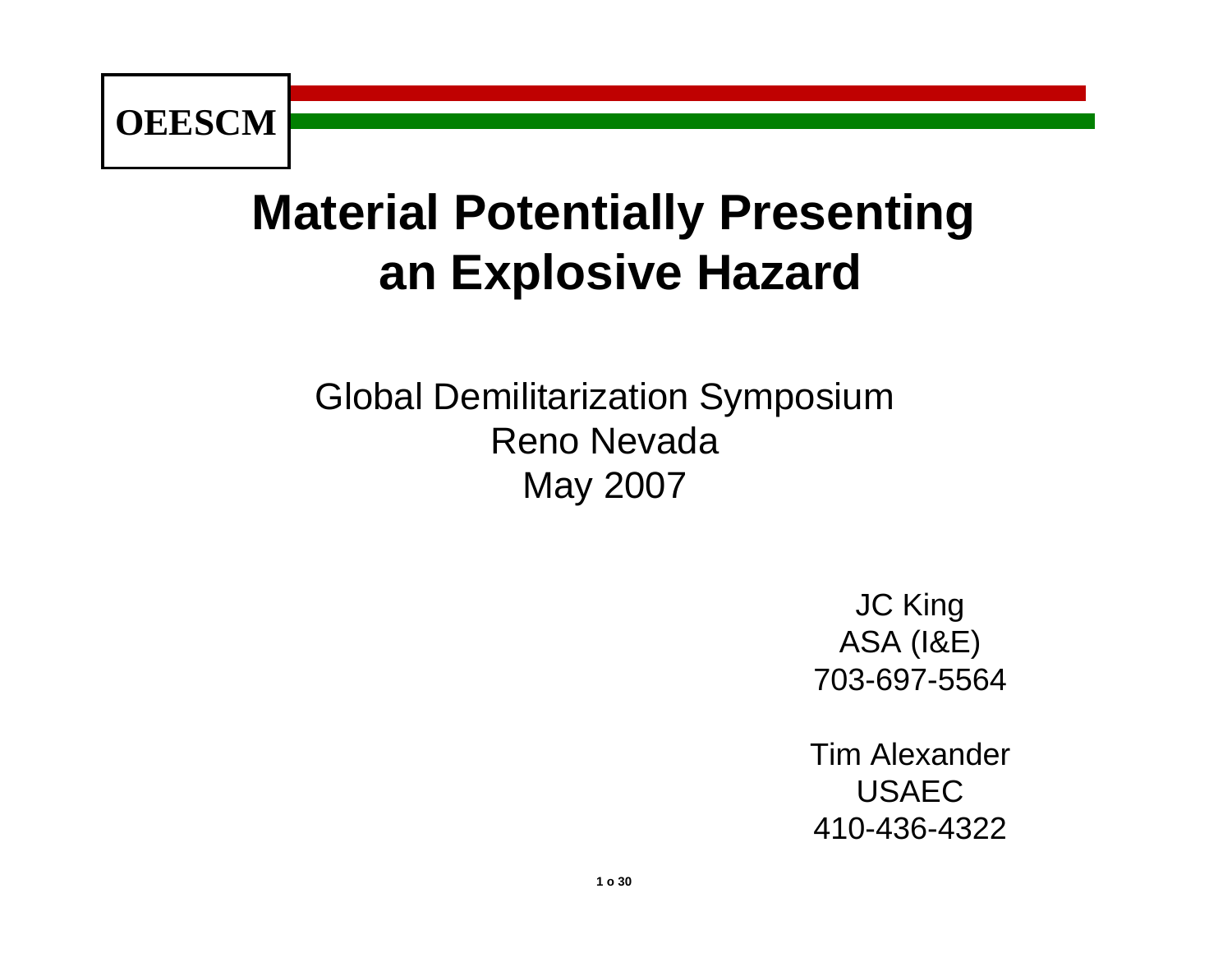

# **Agenda**

- $\blacktriangleright$ MPPEH: What is it?
- $\triangleright$  The Problem
- ¾ DoD Policy and Guidance Development
	- $\mathcal{L}_{\mathcal{A}}$ **Background**
	- $\mathcal{C}_{\mathcal{A}}$ Risks and Key Requirements
- **► OEESCM Initiative** 
	- $\mathcal{L}_{\mathcal{A}}$ **Objective**
	- $\mathbb{R}^3$ MPPEH Business Process Analysis
	- The Way Forward
- ¾ Outstanding Issue: Documenting Explosives Safety **Status**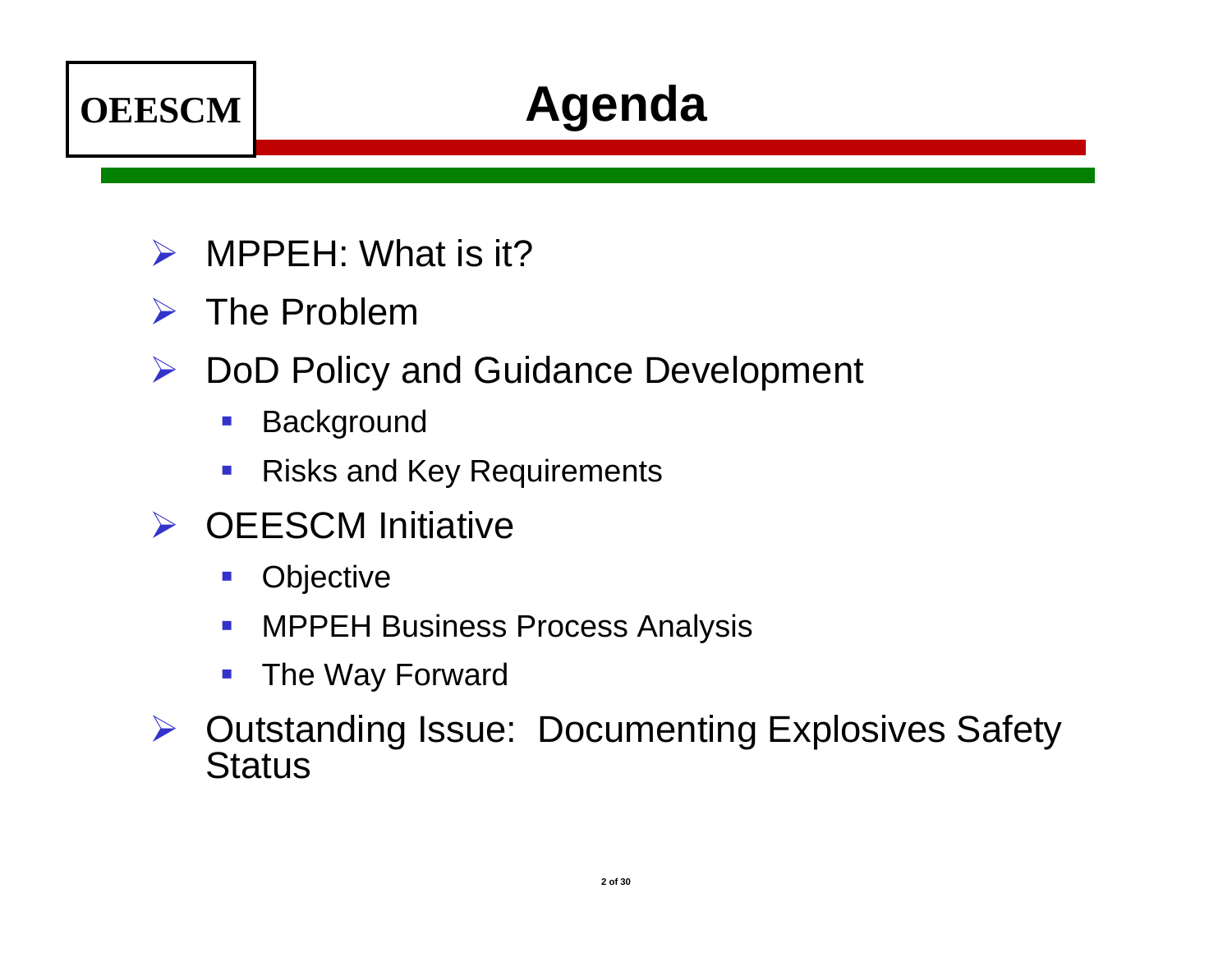#### **What is MPPEH***?*

#### **OEESCM**

#### *Material potentially containing an explosive fill or munitions*





**Munitions Debris Remaining after Demilitarization Range Related Debris Disassembled Munitions Components - Projectiles**



**Munitions Containers and Packing Material Munitions Debris Remaining after Munitions Use Range Residue Processing Operation**

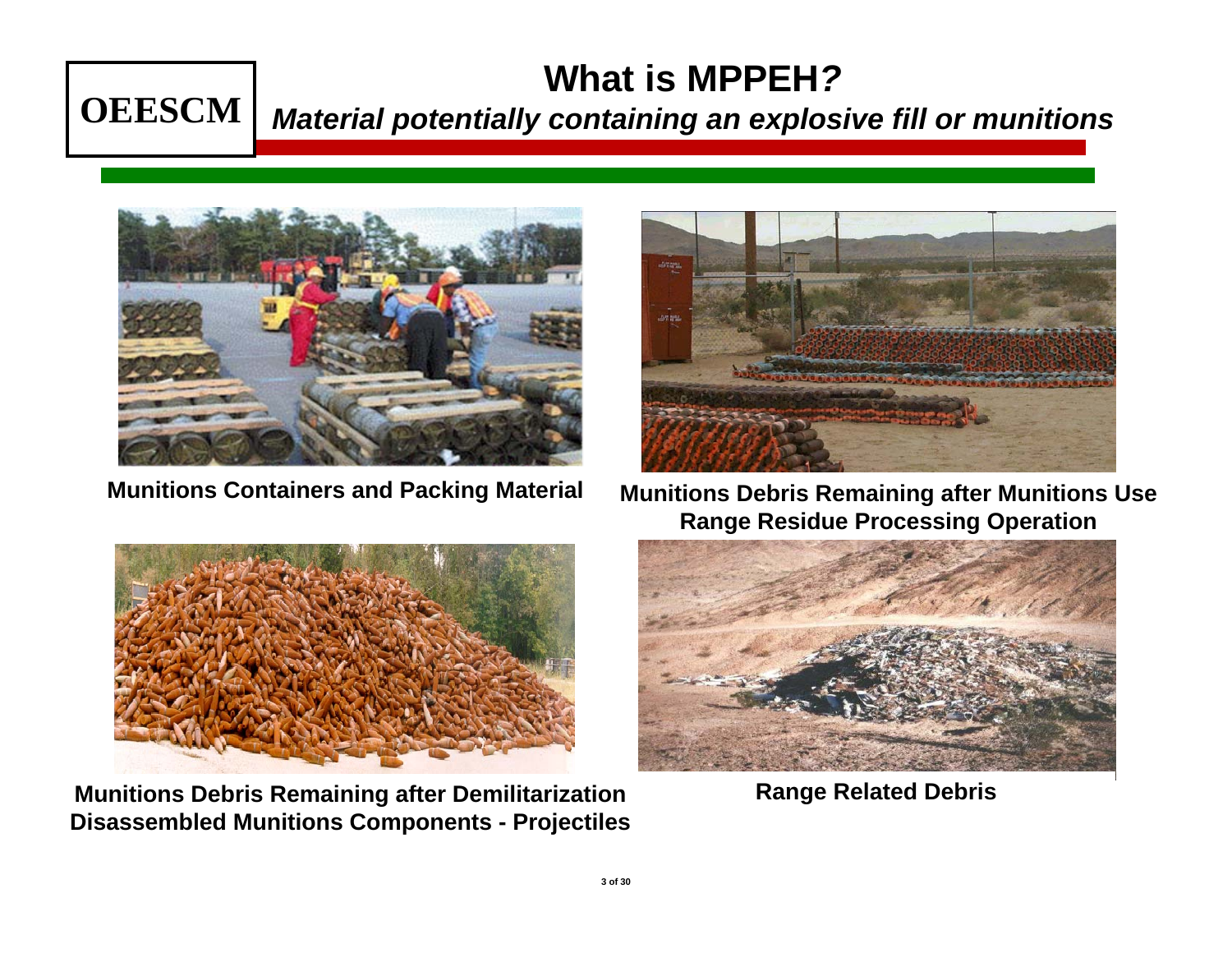

*Material potentially containing a high enough concentration of explosive residues such that the material presents an explosive hazard*

May include equipment or facilities - Associated With Munitions Production, Demilitarization or Disposal Operations



**Building Remediation or Demolition Cornhusker Army Ammunition Plant (AAP)**



**Building Remediation or Demolition Kansas AAP**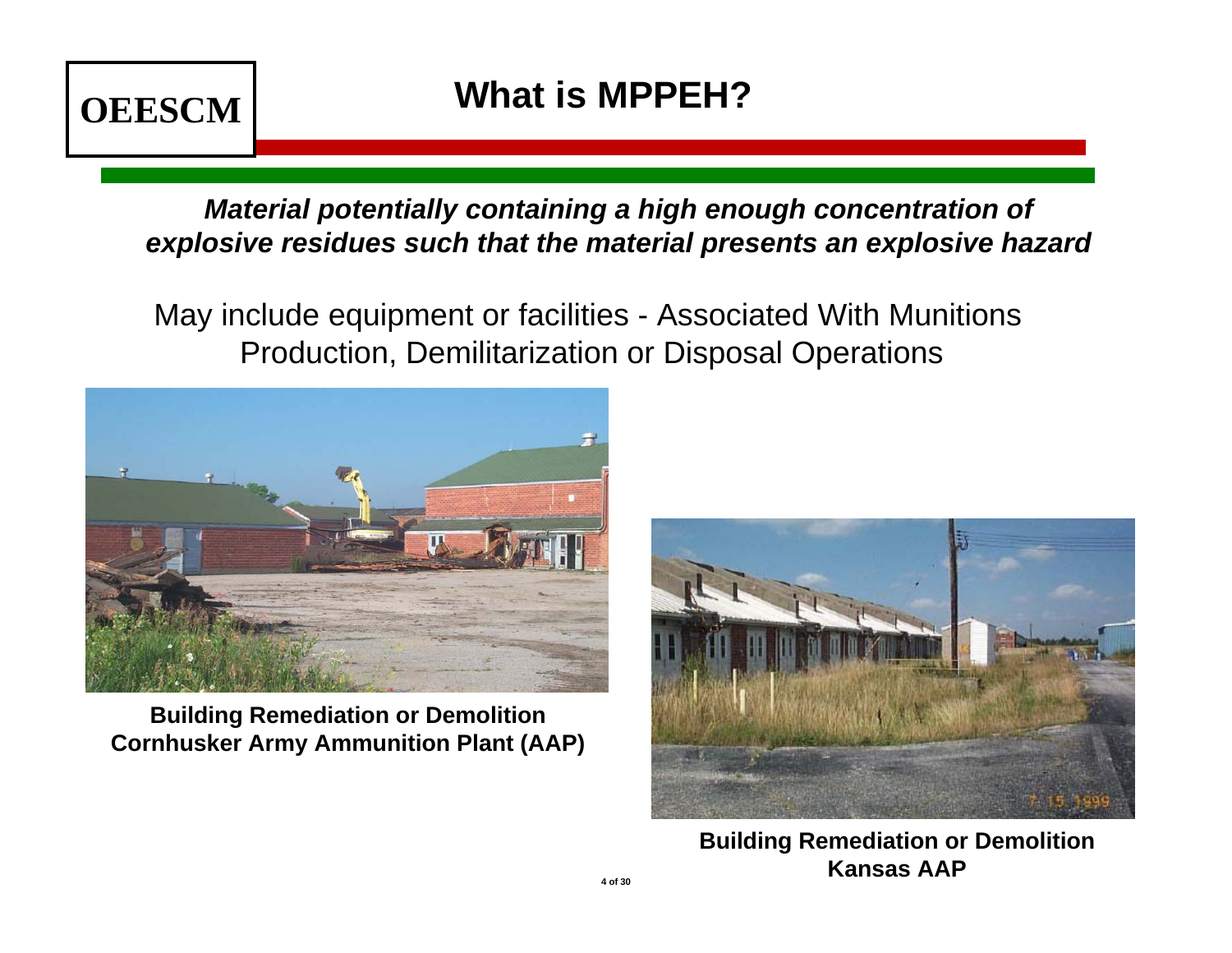

#### ¾ **Live-Fire Operations at Test and Training Ranges**

- ¾ **Munitions Response Program Activities at:** 
	- $\mathbb{R}^n$ **BRAC Properties**
	- $\blacksquare$ **FUDS**
	- $\blacksquare$ **Active Installations**
- ¾ **Range Clearance Activities**
- ¾ **Military Munitions Operating Facilities**
	- $\blacksquare$ **Active**
	- $\blacksquare$ **Excessed or Dismantled**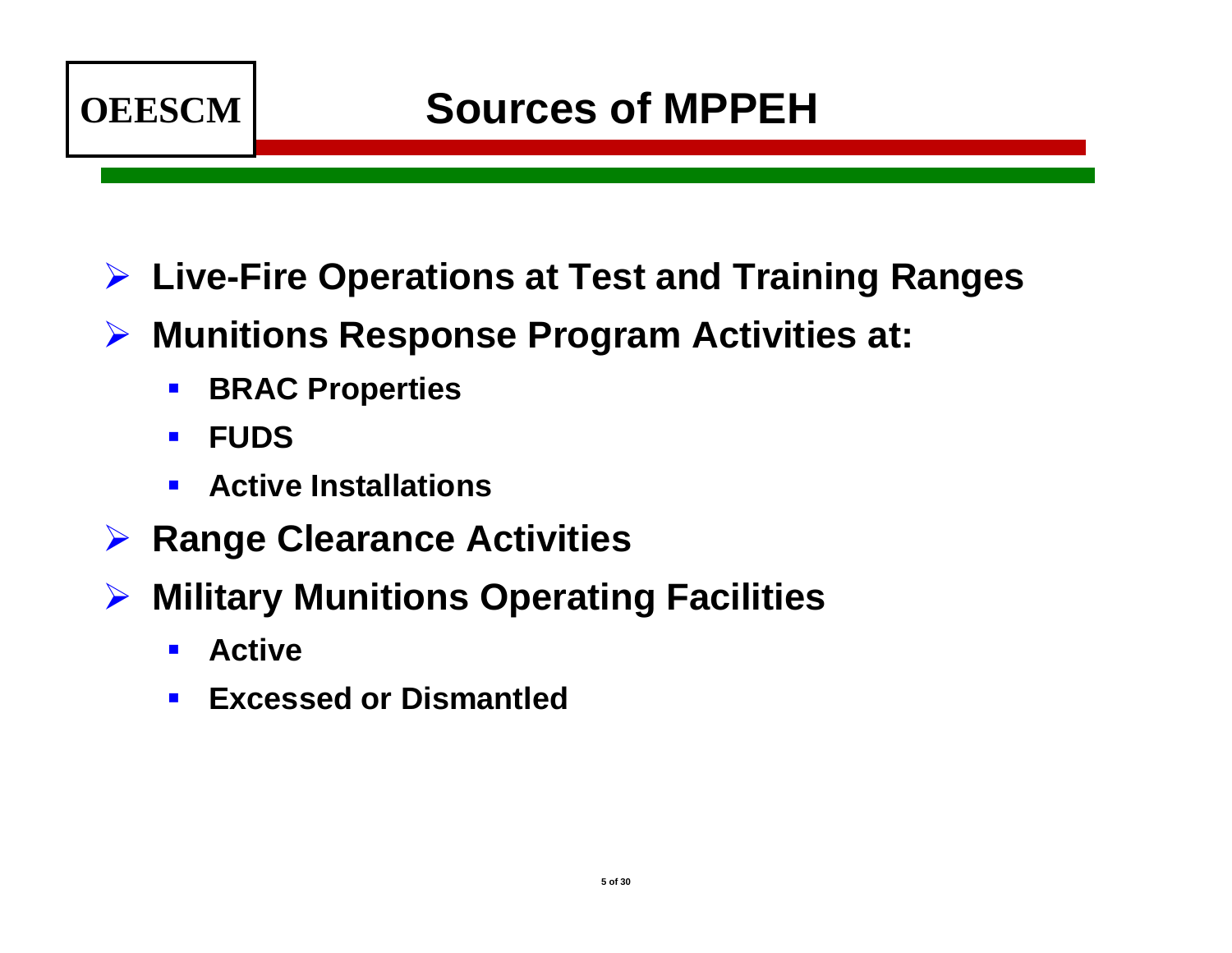

# **The Problem – "***Just the Facts***"**

- $\blacktriangleright$  **1942 – Alabama:** two killed when accumulation of nitrocellulose detonated in scrap metal bailing machine
- $\blacktriangleright$ **1943 – Pennsylvania:** two killed when live round placed in furnace with scrap steel
- $\blacktriangleright$  **1946 – Tennessee: three** killed/four injured when scrap (piping) from munitions plant detonates
- $\blacktriangleright$  **1950 – Colorado**: furnace detonates when munition "cook off" (five more munitions found in scrap)
- $\blacktriangleright$  **1960 – Arizona:** rocket motor (sold as "inert") ignites, travels five blocks and goes through a house (five more rockets found in scrap) in AZ
- $\blacktriangleright$ **1975 – Texas**: one killed when "ordinary piece of metal" explodes
- $\blacktriangleright$ **1980 – Washington:** salvage equipment damaged when 66MM HE rocket explodes
- $\blacktriangleright$  **1997 – California:** one killed when HEAT round (sold as scrap) detonates when being cut with a torch
- $\blacktriangleright$ **1997** – **Montana**: detonation in smelting furnace
- $\blacktriangleright$  **2002 – Maryland: two** injured when 90MM projectile certified as inert detonates in scrap yard in MD

#### Los Angeles Times, Section A, Tuesday, November 25, 1997 *Safety Expert Held in Fatal Shell Explosion*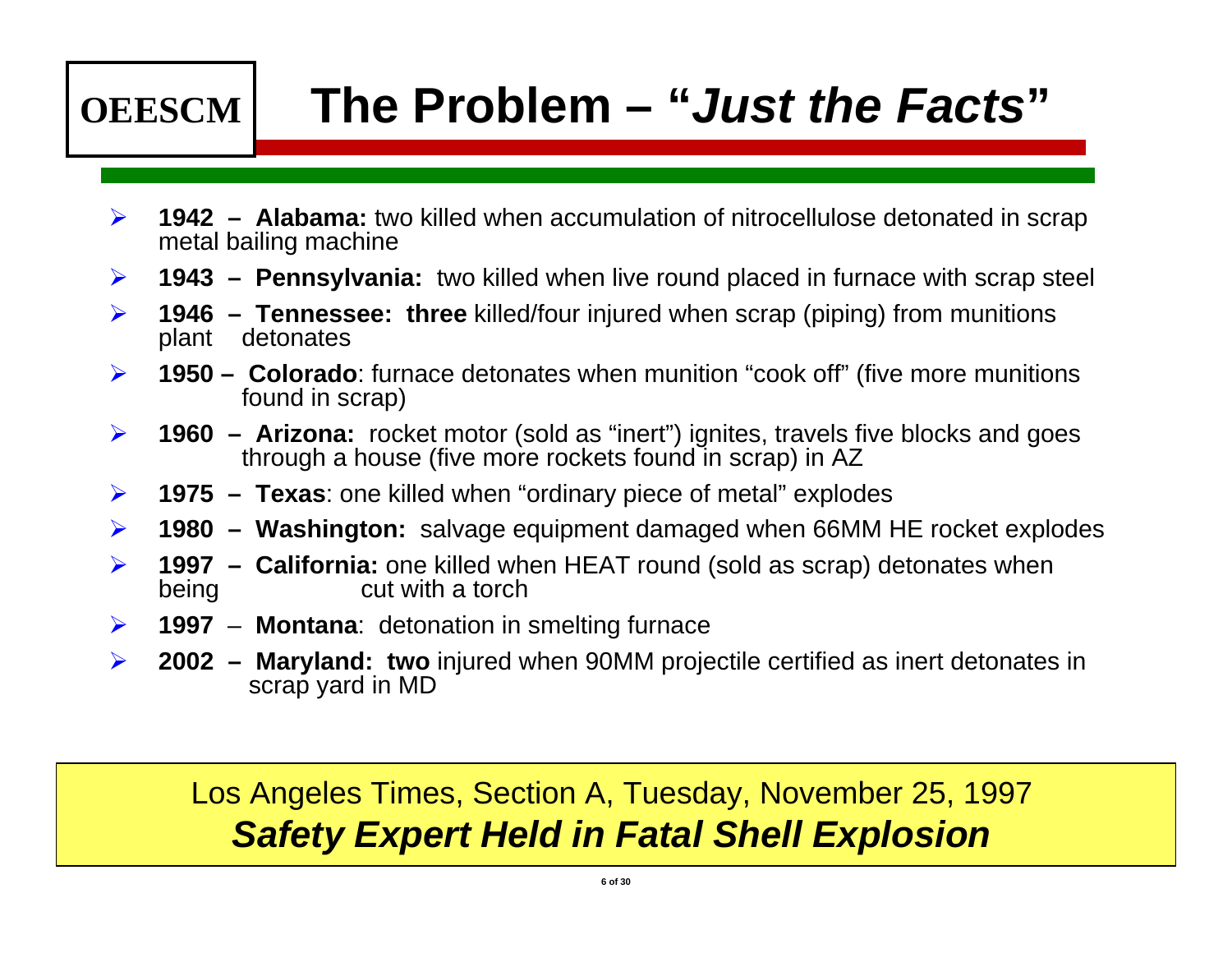

# **MPPEH Policy Background**

- ¾ **Mid-Late 90's: DoD IG reports mishandling of range-generated 'scrap' (April '97 Fontana fatality)**
- ¾ **Late 90's: Several DoD groups/IPTs unsuccessfully attempt to address issues**
- ¾ **October 99: OEESCM formed 'AEDA' Workgroup to develop DoD policy**
- ¾**Early 2000's: DoD formal coordination, many hits and misses**
- ¾ **December 04: DoD issues DoDI 4140.62, Management and Disposition of MPPEH - requires DoD guidance**
- ¾ **OEESCM Work Group Convenes late 2005 to "develop DoD guidance"**
	- $\blacksquare$ **Workgroup Chair J. C. King ASA(I&E)**
	- $\mathbb{R}^2$ **All Services engaged**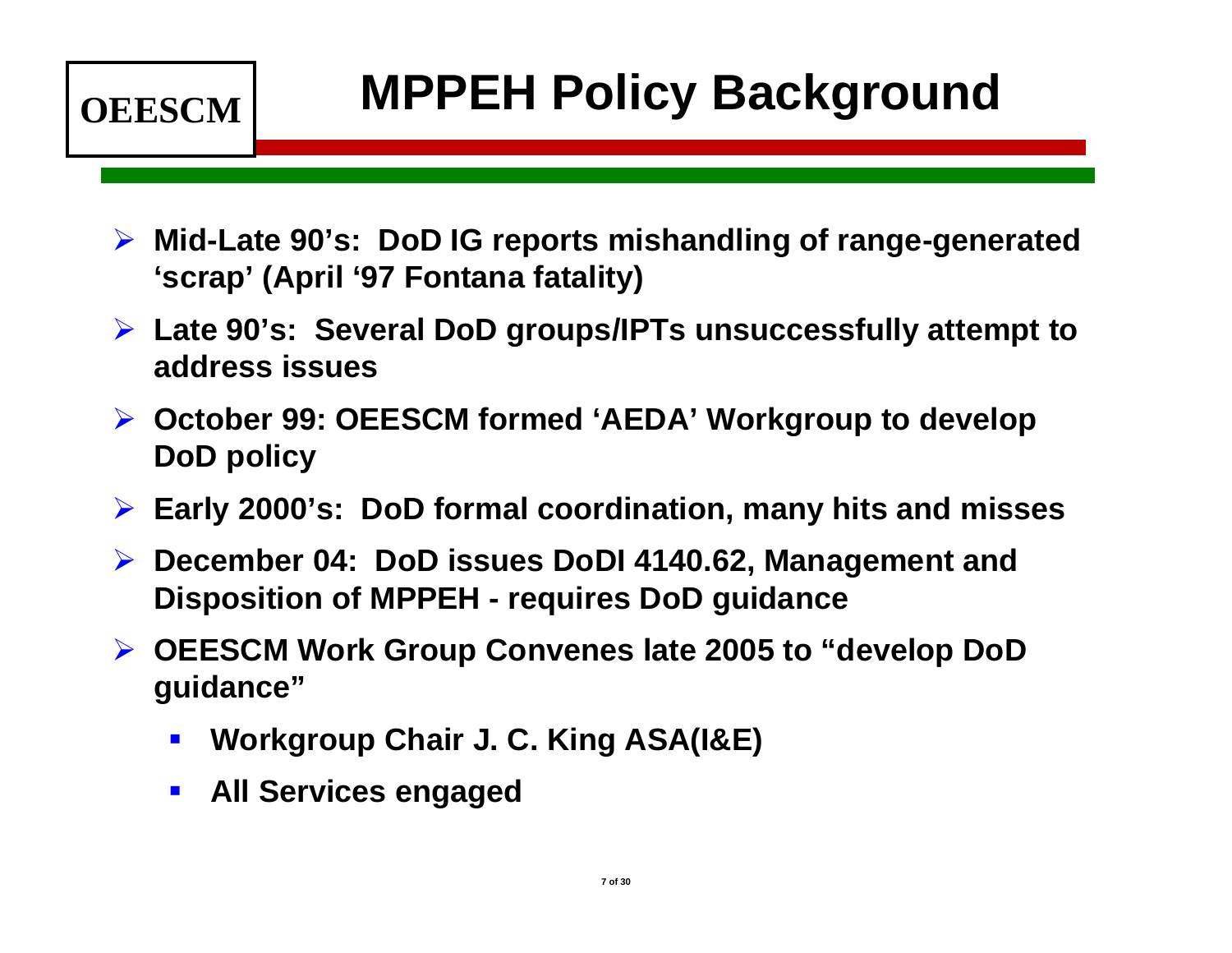

# **Risk and Liabilities**

#### **Material Potentially Presenting an Explosive Hazard**

**Material Regulated under Environmental Requirements (e.g., Haz Waste)**

**Material Requiring Demilitarization**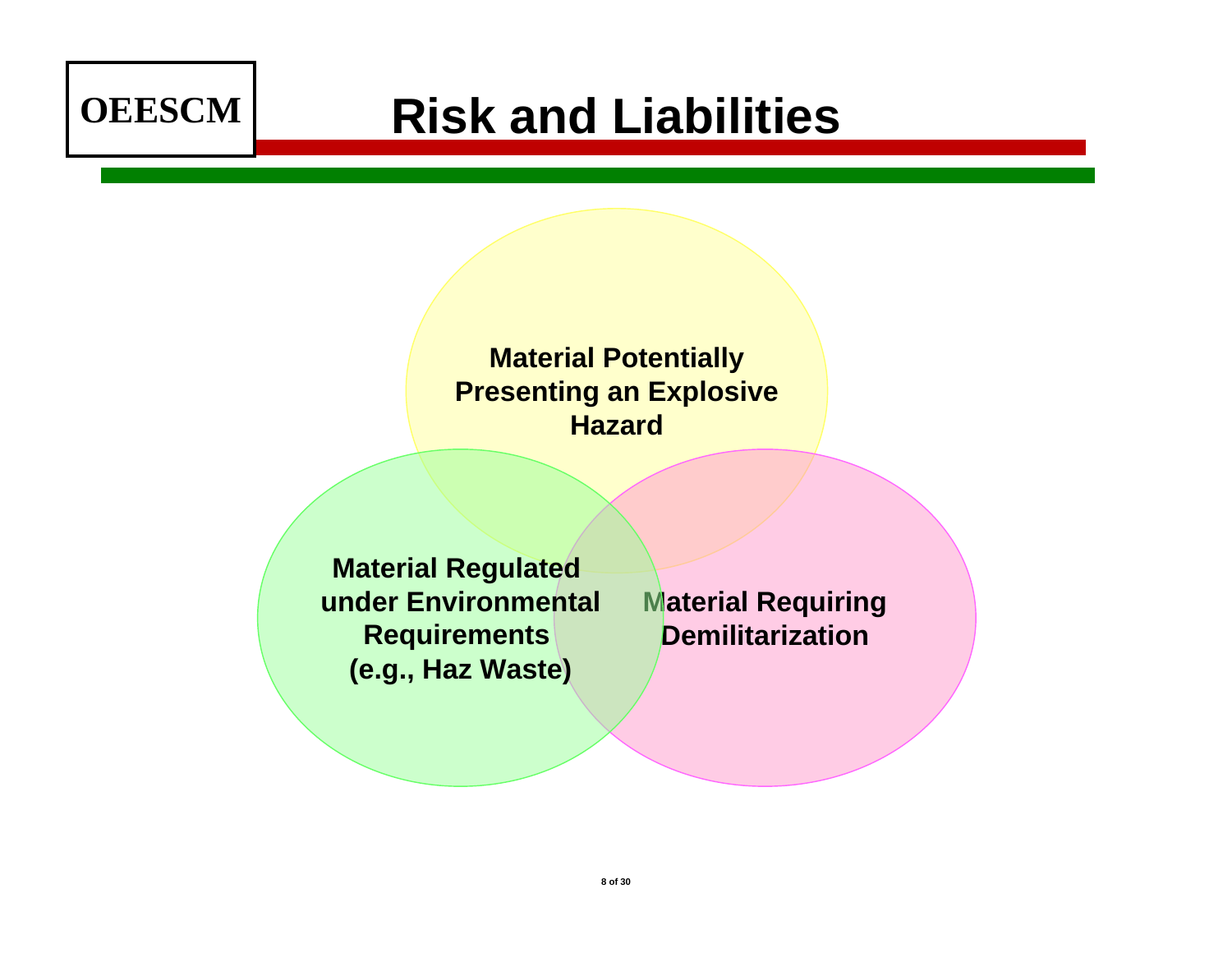

- ¾**DoDI 4140.62, Management and Disposition of MPPEH**
- $\blacktriangleright$  **DoD 6055.9-STD, DoD Ammunition and Explosives Safety Standards, Chapter 16 – MPPEH**
- ¾**DoD 4160.21-M, Defense Material Disposition Manual**
- $\blacktriangleright$ **DoD 4160.21-M-1, Defense Demilitarization Manual**
- ¾**Army TB 700-4, Decontamination of Facilities and Equipment**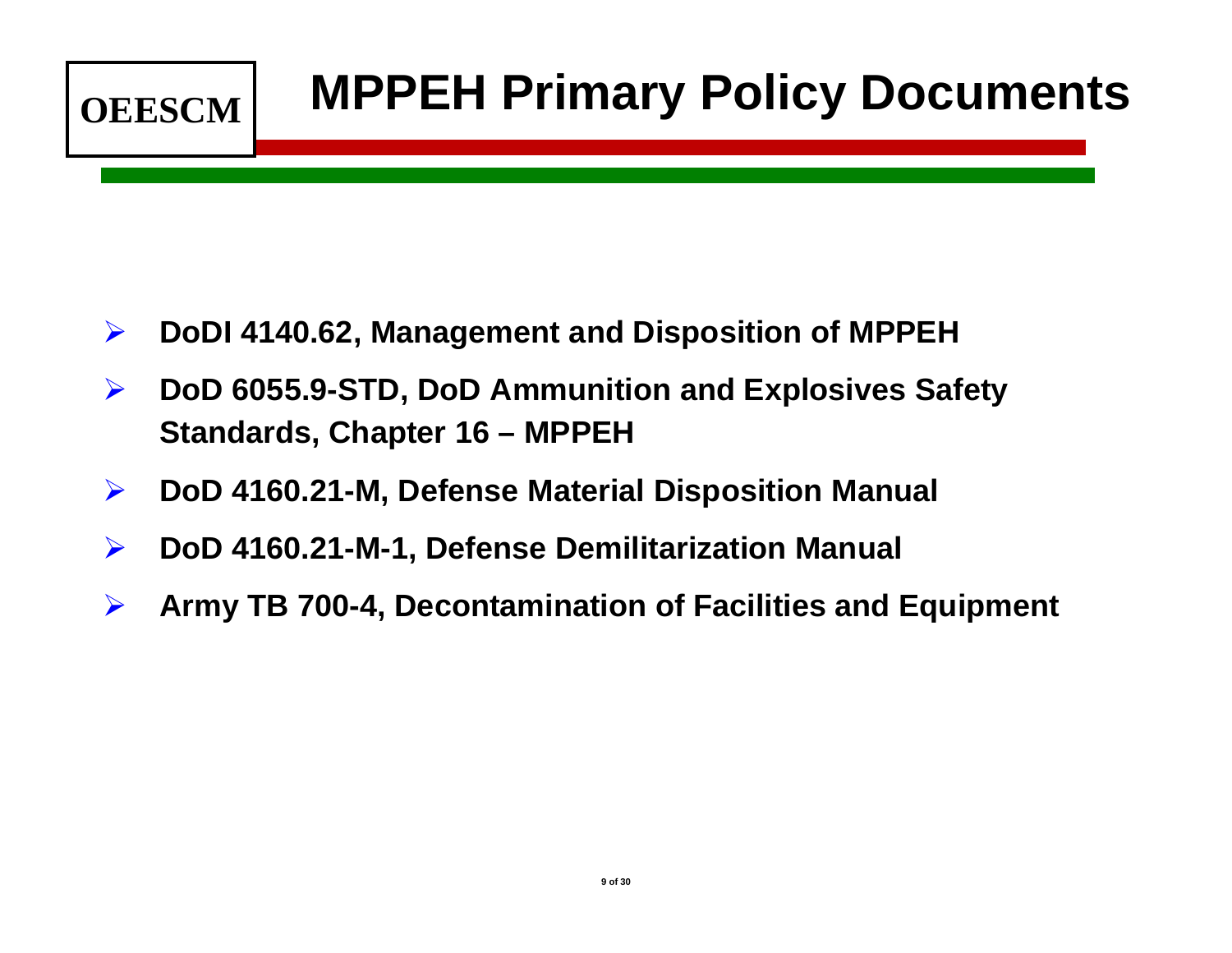

### **Explosives Safety**

- ¾ **DoD 6055.9-STD, Chapter 16**
- ¾ **Joint TB 700-2, DoD Ammunition and Explosives Hazard Classification Procedures**



Criteria intended to protect personnel and property from unintentional exposure to potential explosive hazards associated with material being transferred within or released from DoD control.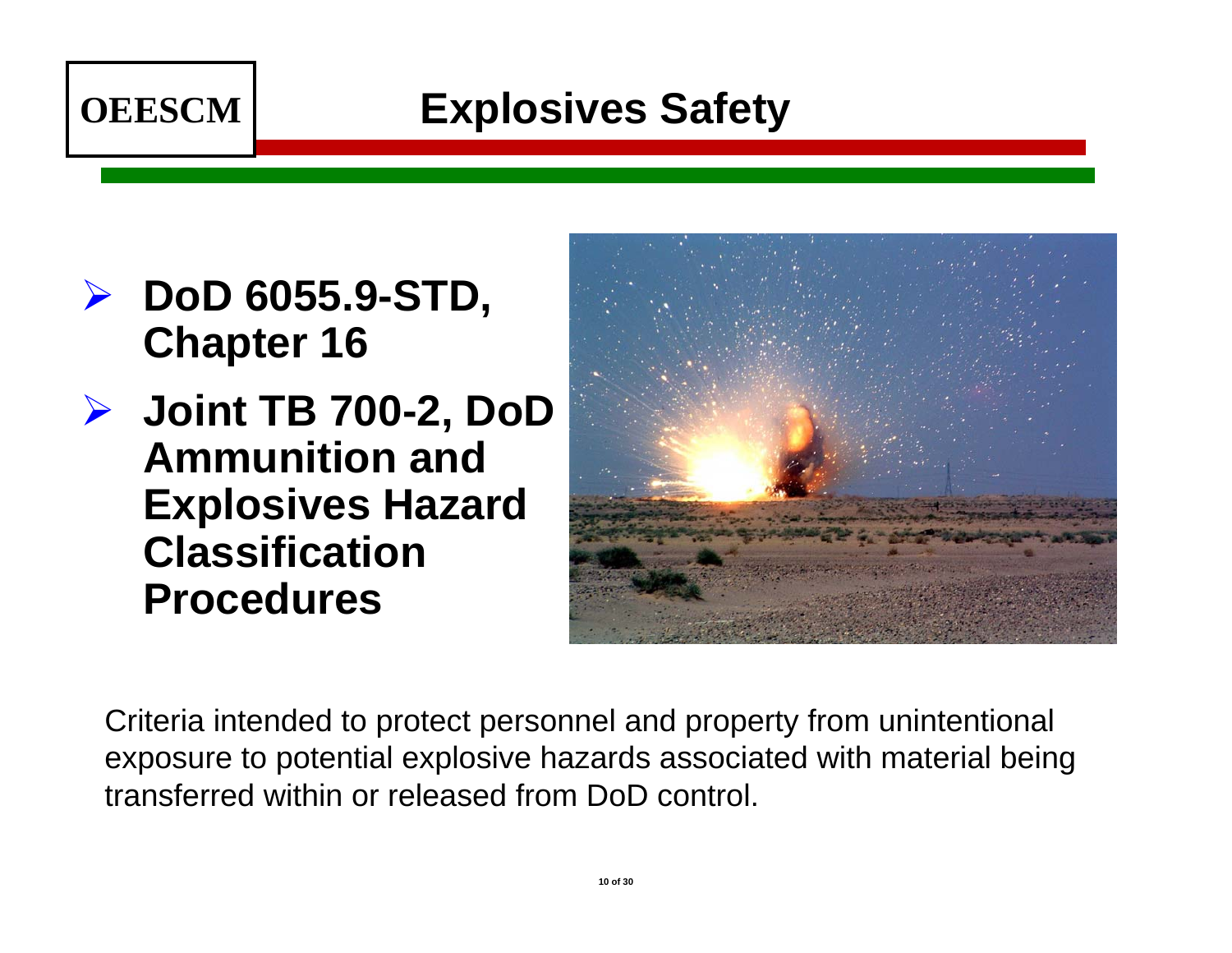# **OEESCM**

## **Explosives Safety**

- ¾ **Document as "safe" (free from explosive hazard) or "hazardous" via:**
	- L **Inspecting - multiple visual inspections**
	- H **Processing through DDESBapproved means**
- ¾**Segregate, mark, and secure**
- ¾**Vent all internal cavities**
- ¾ **Deform or mutilate to eliminate munition characteristics**
- ¾ **Explosives Safety Siting for MPPEH processing locations**
- ¾ **Hazard classifications for transporting over public roads**
- ¾ **Maintain chain of custody – goal attain closed circuit process through "final disposition" (metal ingot), when possible**
- ¾ **Qualifications (training and experience) for MPPEH handlers (DoD and Receivers)**



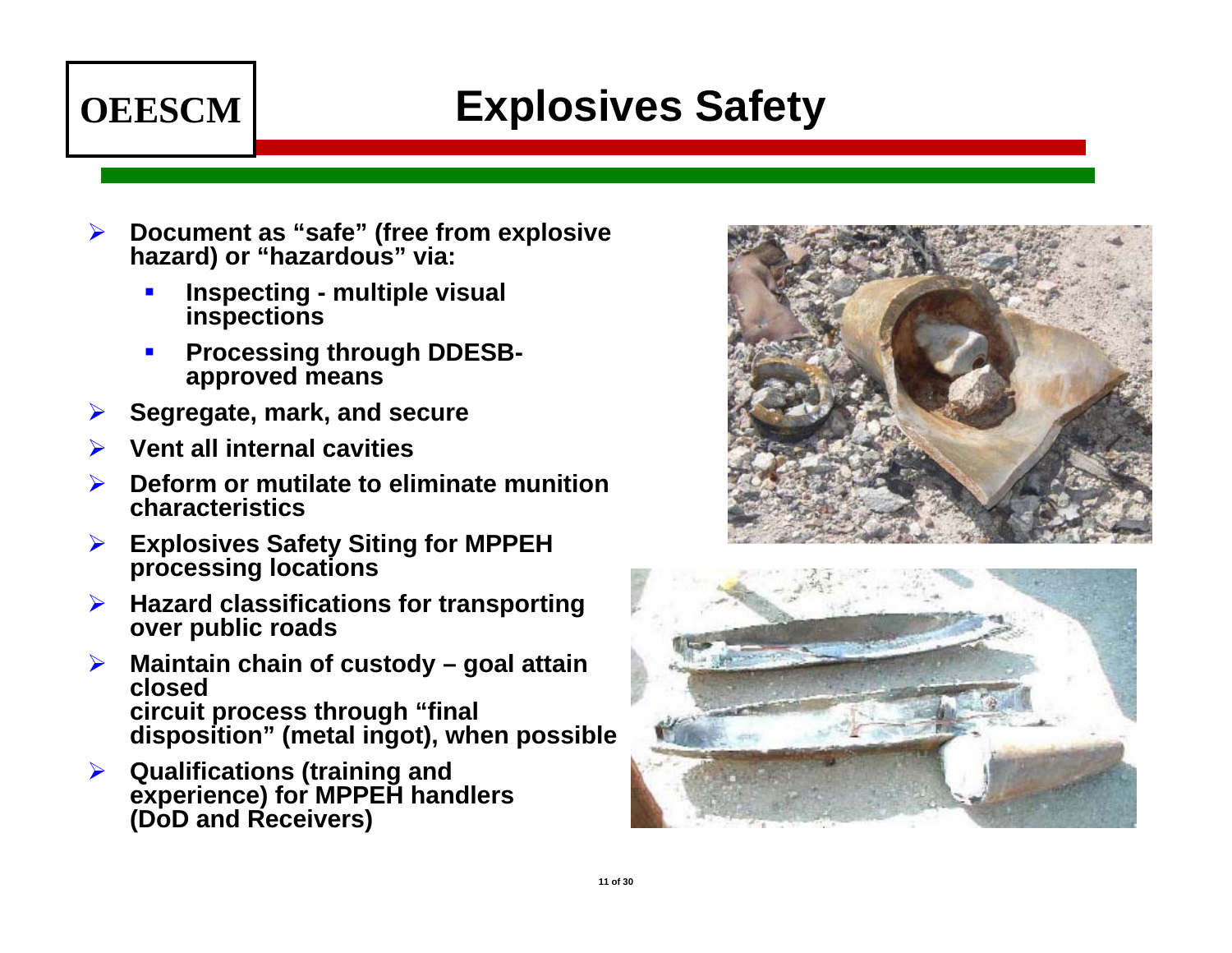

¾ **DoDD 2030.8, Trade Security Controls – DoD Excess & Surplus Personal Property**

**OEESCM**

- ¾ **DoD 4160.21-M, Defense Materiel Disposition Manual**
- ¾ **DoD 4160.21-M-1, DoD Demilitarization Manual**

Demil is the act of destroying the offensive or defensive advantages inherent in certain types of military equipment

Prior to 1997 trade security was the objective, with explosive safety a characteristic in need of redress

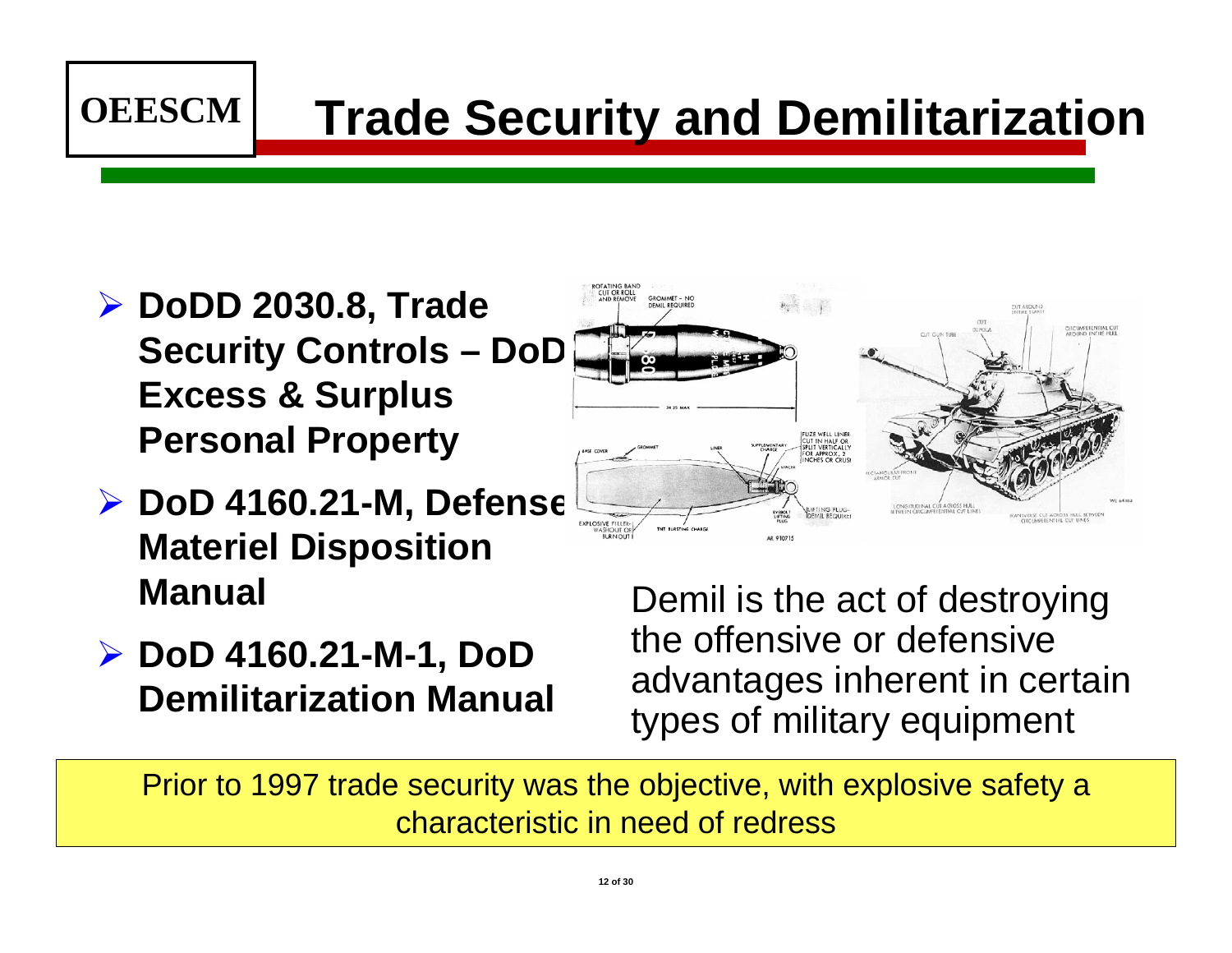

## **Trade Security and Demilitarization**

#### **Munitions List Item (MLI)**

- ¾ **The State Department Office of Defense Trade Controls regulates Defense Articles (Weapons Systems)**
- ¾ **22 USC 2778 – Arms Export Control Act**
- ¾ **22 CFR 120-130 – International Traffic in Arms Regulation**

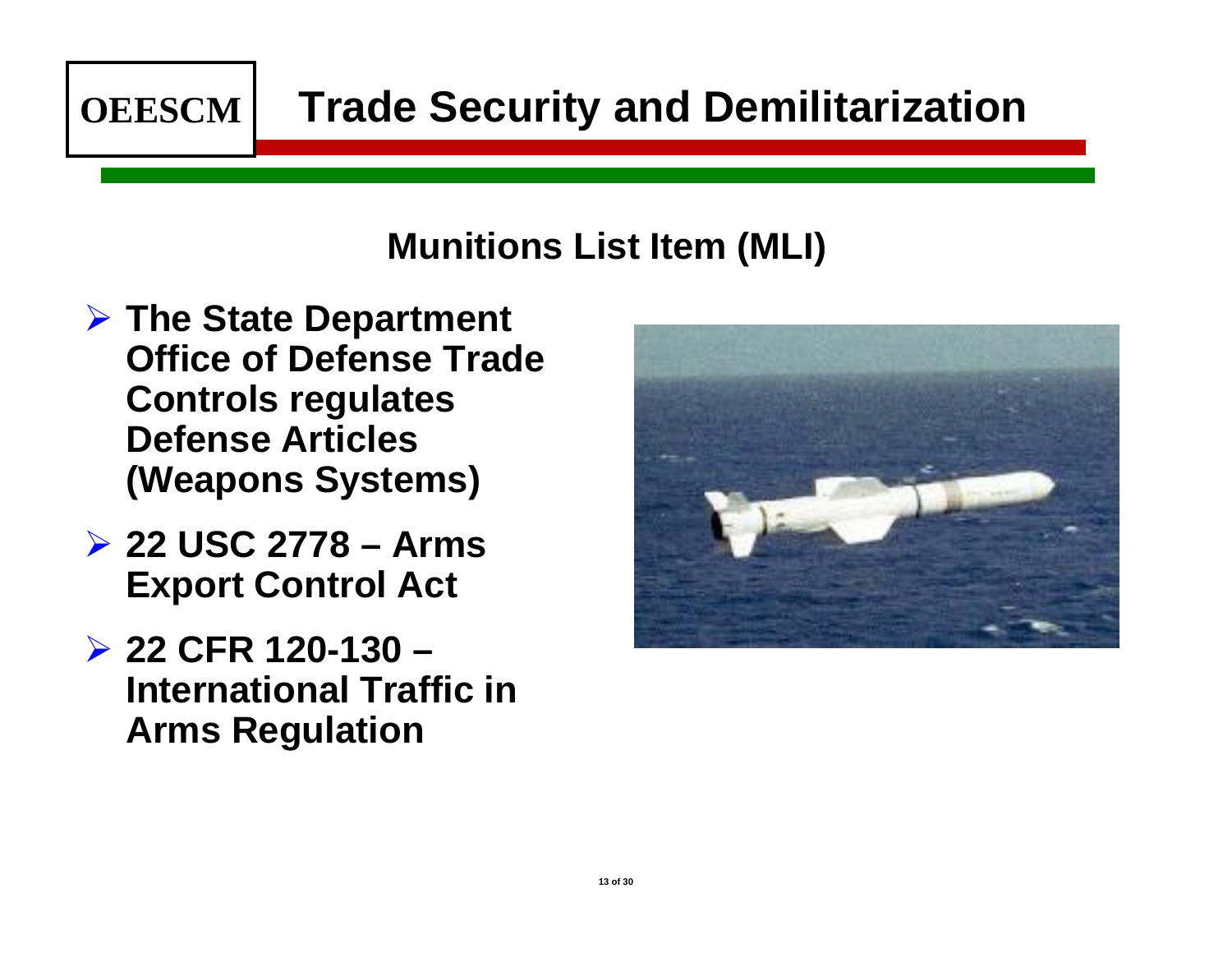

## **Trade Security and Demilitarization**

#### **Commerce Control List Item (CCLI)**

- ¾ **Commerce Department regulates export of Commodities and technical data (software)**
- ¾ **U.S. Export Administration Regulations**

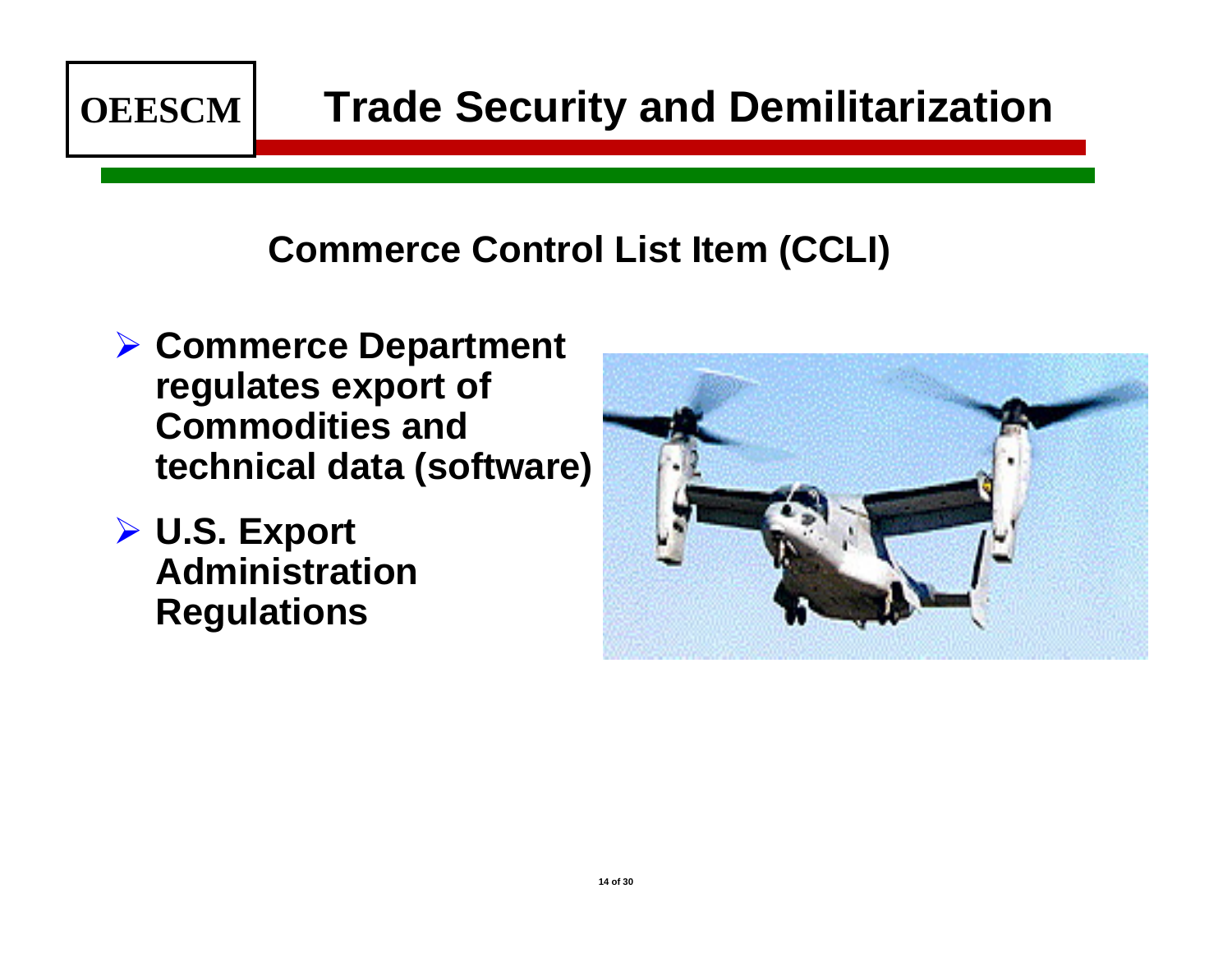

# **Environmental**

- ¾ **Military Munitions Rule applicability**
- ¾ **Scrap metal "exemption" and**  *process scrap metal* **"exclusion" under RCRA**
- ¾ **Potential permitting implications of thermal treatment (e.g. RCRA, CAA, etc.)**



- ¾ **State-specific requirements may be more stringent than federal**
- ¾ **Due diligence associated with transfer of material to recyclers**

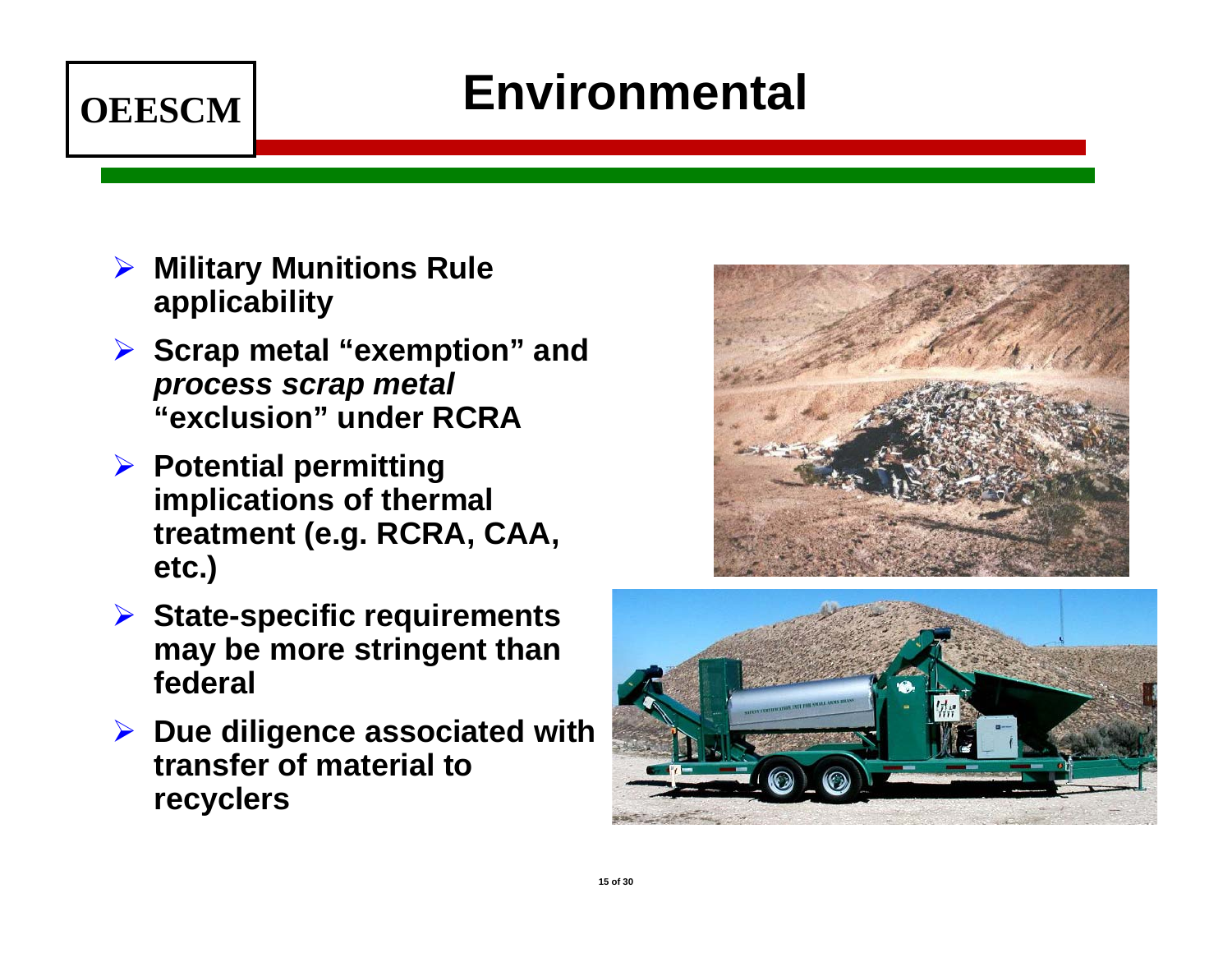

# **OEESCM Initiative**

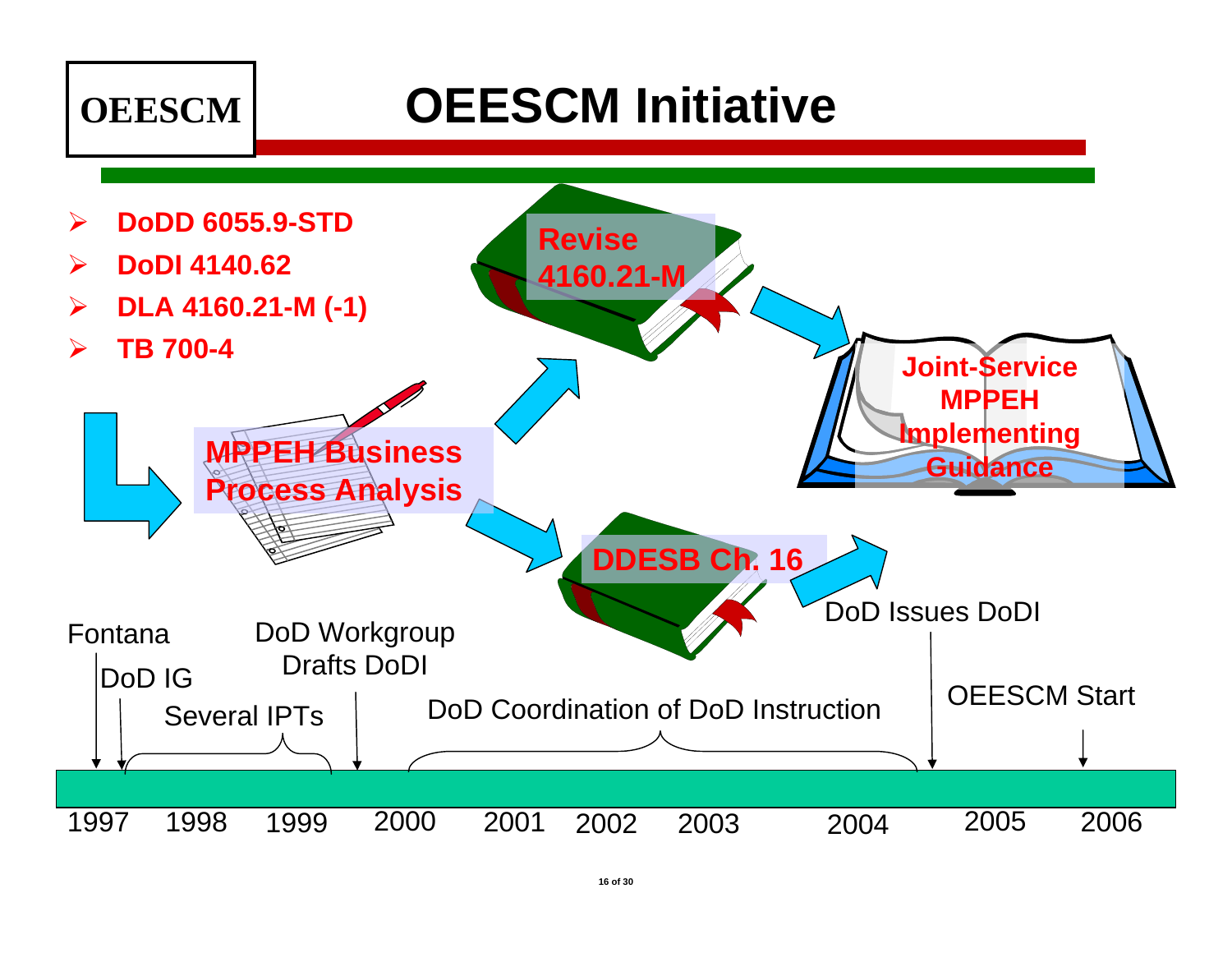

¾ **Purpose: Ensure the knowledge base necessary to develop DoD Guidance on MPPEH**

- $\blacksquare$  **Understand/clarify our corporate objectives for MPPEH management and review supporting documentation**
- $\blacksquare$ **Understand the methods/processes employed in the field**
- $\Box$  **Identify most efficient and cost effective ways to meet corporate objectives**
- ¾ **Project Overview:**
	- $\blacksquare$ **Requirements Analysis**
	- $\blacksquare$ **Field Survey**
	- $\blacksquare$ **MPPEH Forum**

**Business Process Analysis**

**Three Step Process**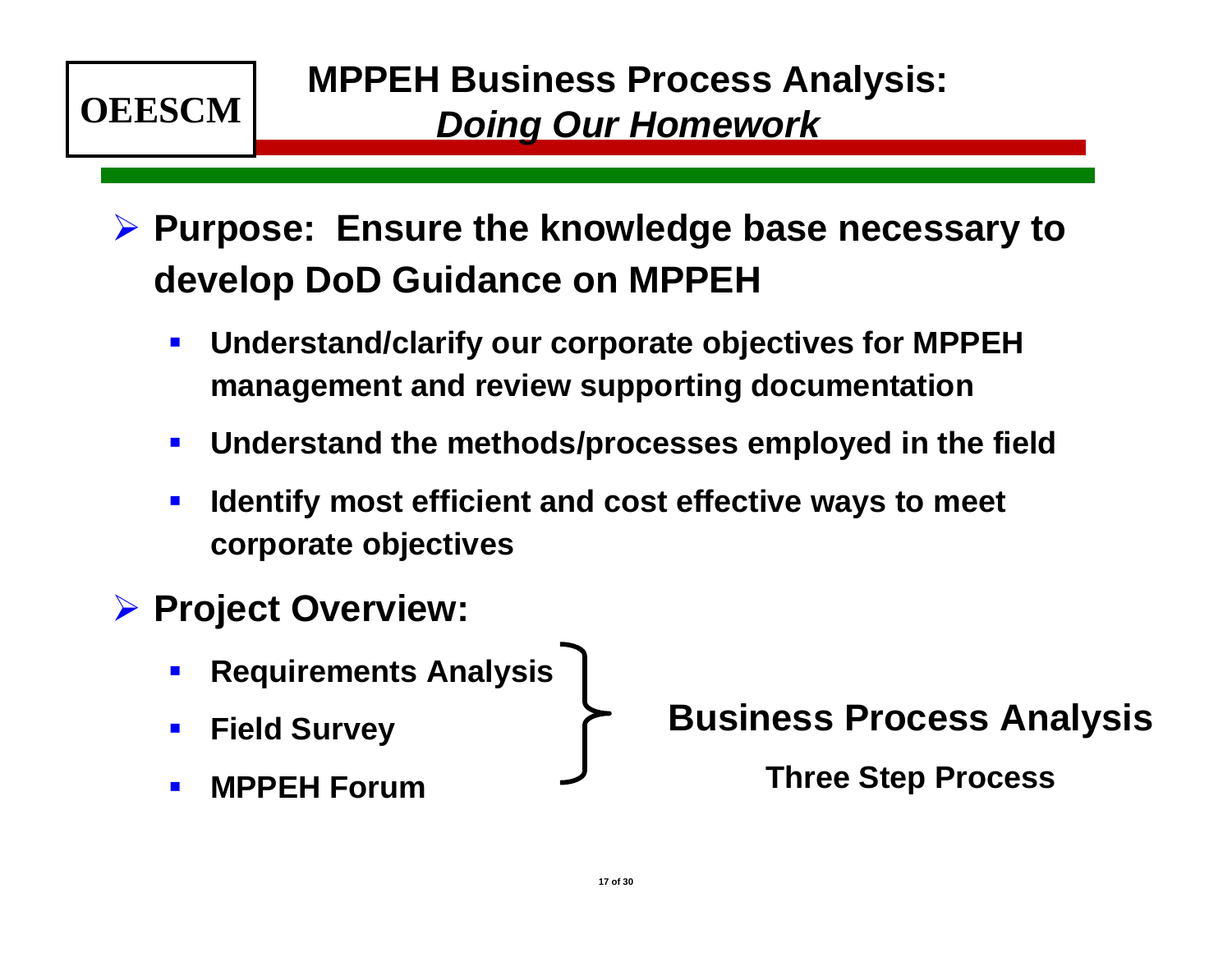

- ¾ **Business Process Analysis - Completed December 2006**
- ¾ **4160.21- M DLA Disposition Manual** 
	- $\mathbf{r}$ **Initial draft July 2006**
	- $\mathbf{r}$ **Received (2) rounds WG comments**
	- $\blacksquare$ **Meet with DLA and Forward Final from OEESCM Chair to DLA**

#### $\blacktriangleright$ **MPPEH Manual**

- $\blacksquare$ **Outline forwarded to and comments received from WG**
- $\blacksquare$ **Developing 1st draft**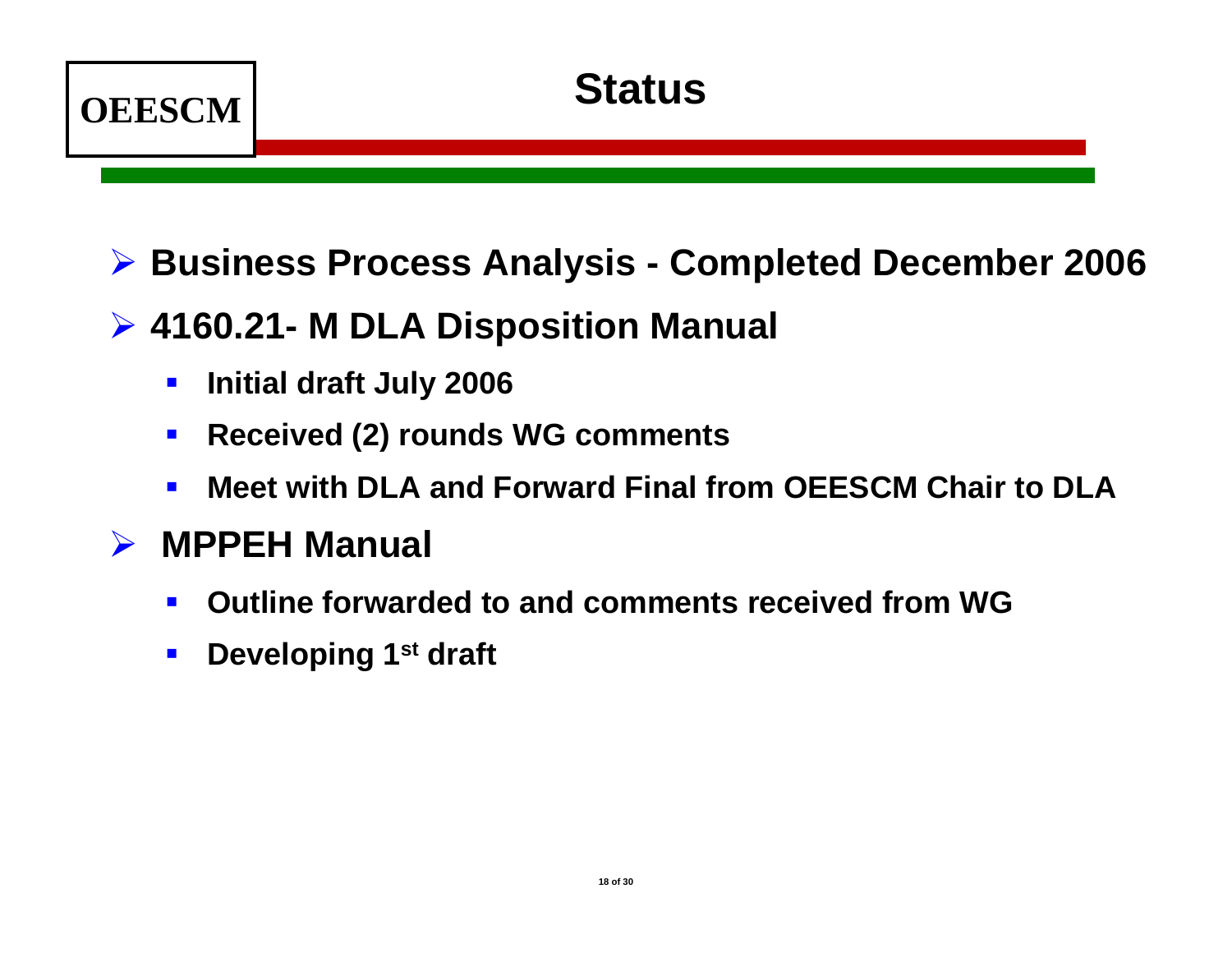

### **Major Issue Being Worked:**

# **Explosives Safety Standards for Management of MPPEH**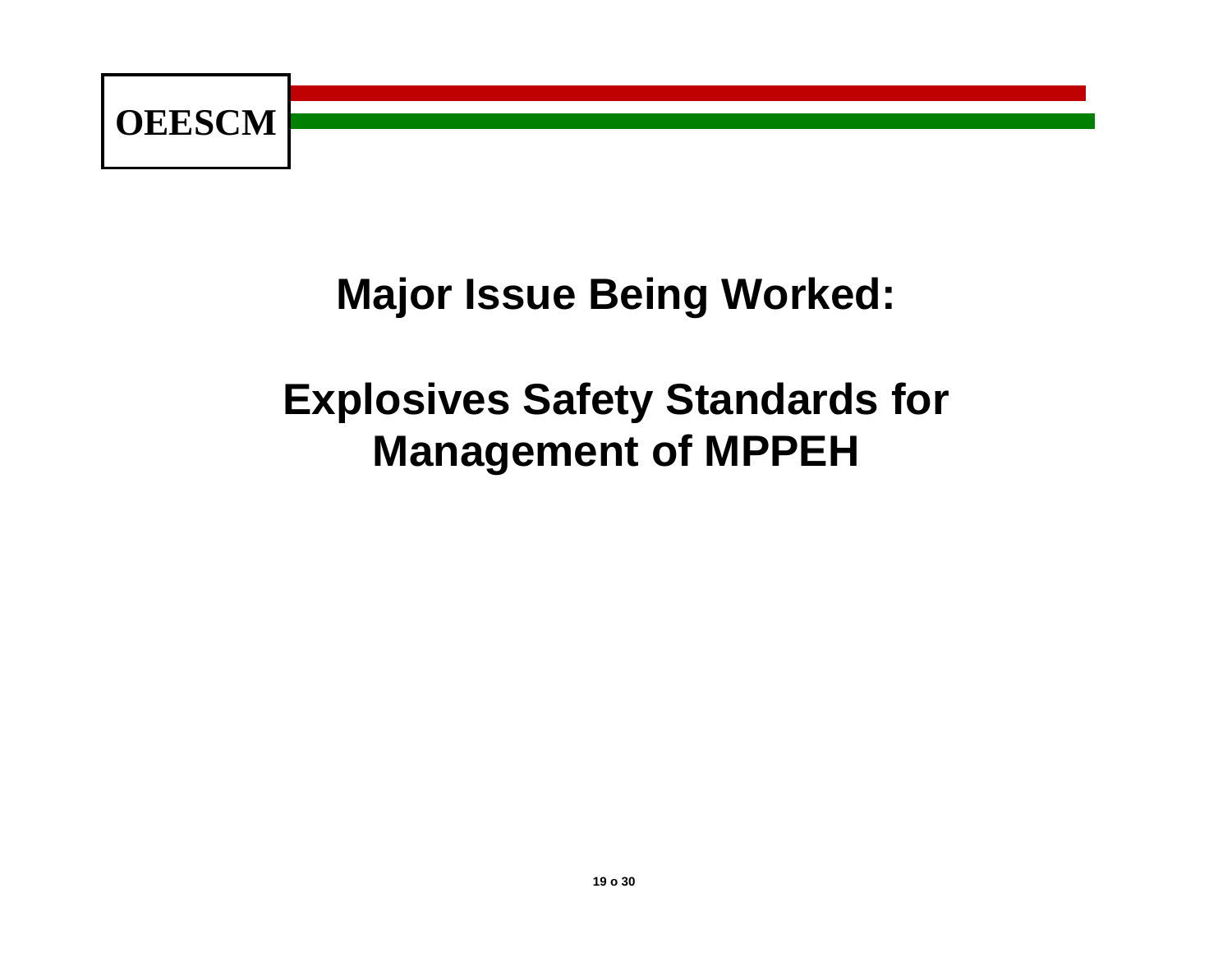

- **Determination of explosives safety status of MPPEH**
- **Process for obtaining DDESB approval of MPPEH processing procedures or technology**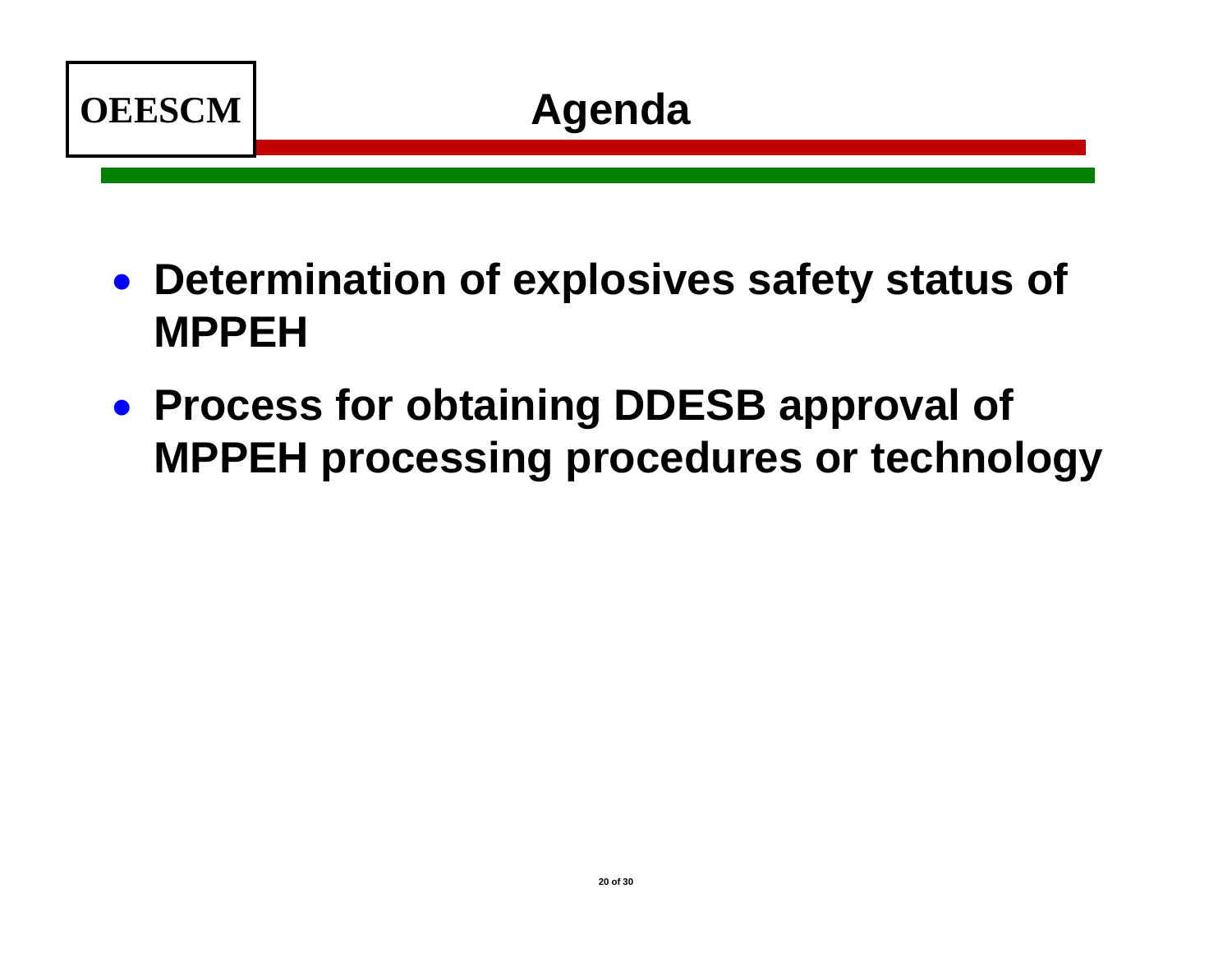

- $\bullet$ **• Safe: does not present an explosive hazard, and is safe for** "unrestricted transfer or release"
- $\bullet$ **• Hazardous: poses a known or suspected explosive hazard, releasable only to a "**qualified receiver**"**

**"Safe" currently = safe under all possible conditions and uses. If this standard is not attained, the material must be released as "hazardous."**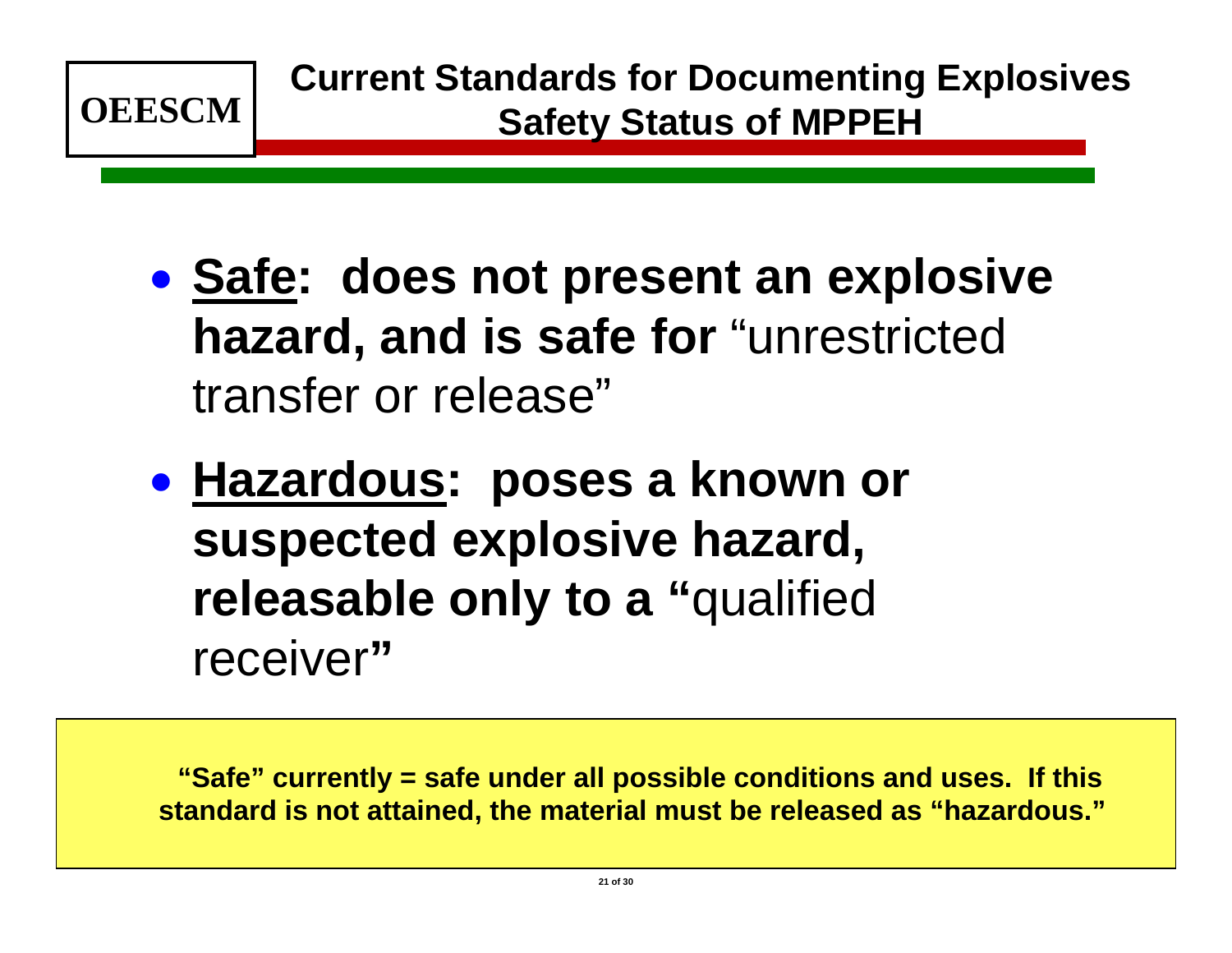# **Determining and Documenting Explosives Safety Status**

#### **Basis for Explosives Safety Documentation**

• **Visual Inspection**

**OEESCM**

- •**Currently, MPPEH is visually inspected**
- • **A large amount is physically processed to facilitate inspections:**
	- $\bullet$ **Cavities opened**
	- $\bullet$ **Surfaces exposed**

#### • **DDESB-Approved Procedures**

- • **Some MPPEH is physically processed in hopes of removing explosive properties (e.g., hammer mills, ordnance deformers/crushers)**
- **A small amount is thermally or chemically processed in hopes of removing explosive properties (e.g., flashing/popping furnaces, hot gas decon, base hydrolysis)**
- $\bullet$  **There are currently NO formally recognized DDESB-approved processing procedures for attaining "safe" standard**

**How much of the MPPEH released from DoD is suitable for release to the"general public" for unrestricted use?**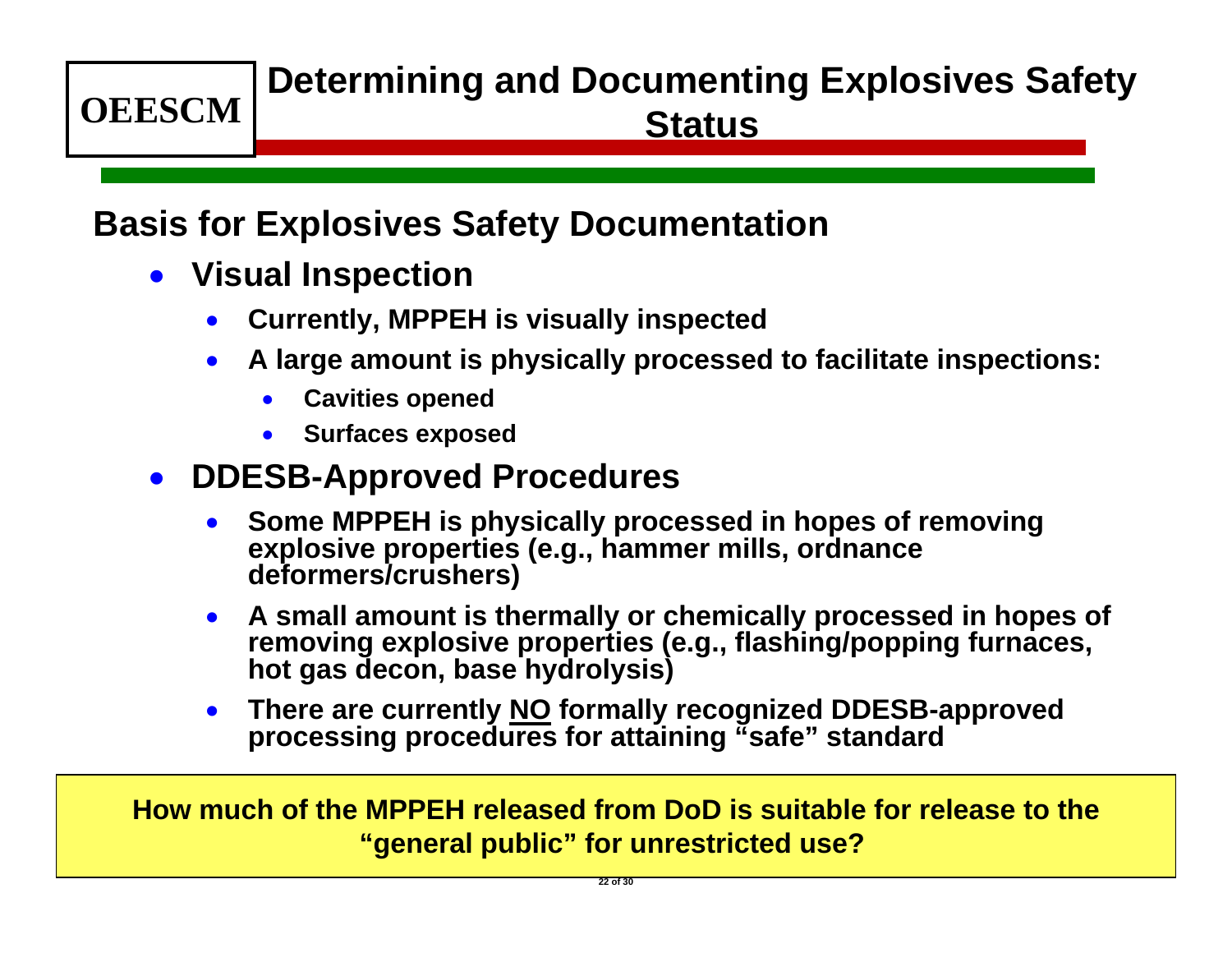

- **The majority of MPPEH is (eventually):**
	- **Recycled as:**
		- **Scrap metal**
		- **Other materials (e.g., wood chips, reclaimed concrete road bed); or**
	- •**Placed in a land fill**
- **A small amount of MPPEH determined safe may be directly reused in its current condition without further processing (e.g., ammunitions cans)**

**Is it prudent risk management to release the majority of this material to the "general public" for unrestricted use?**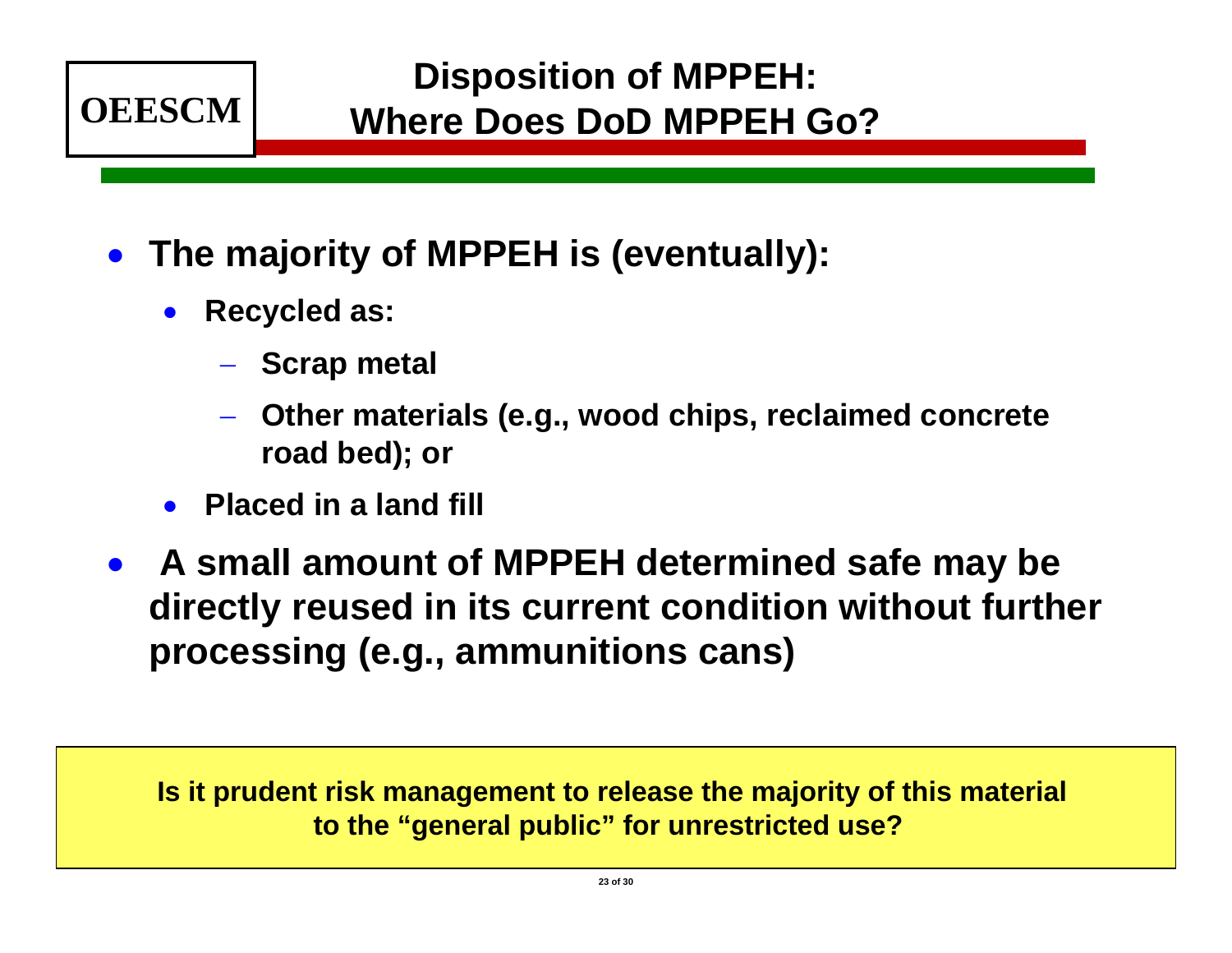

#### • **Safe: Some material documented as safe:**

- $\bullet$  **May be directly reused in its current form by the general public - released for unrestricted use**
- **Is best suited for recycling or disposal - released for recycling or disposal, and processed under conditions and management typical of the recycling or waste disposal industries**
- • **Hazardous: poses a known or suspected explosive hazard and releasable only to "qualified receivers"**

**Documentation of explosives safety status will include the purpose for which the material is being released.**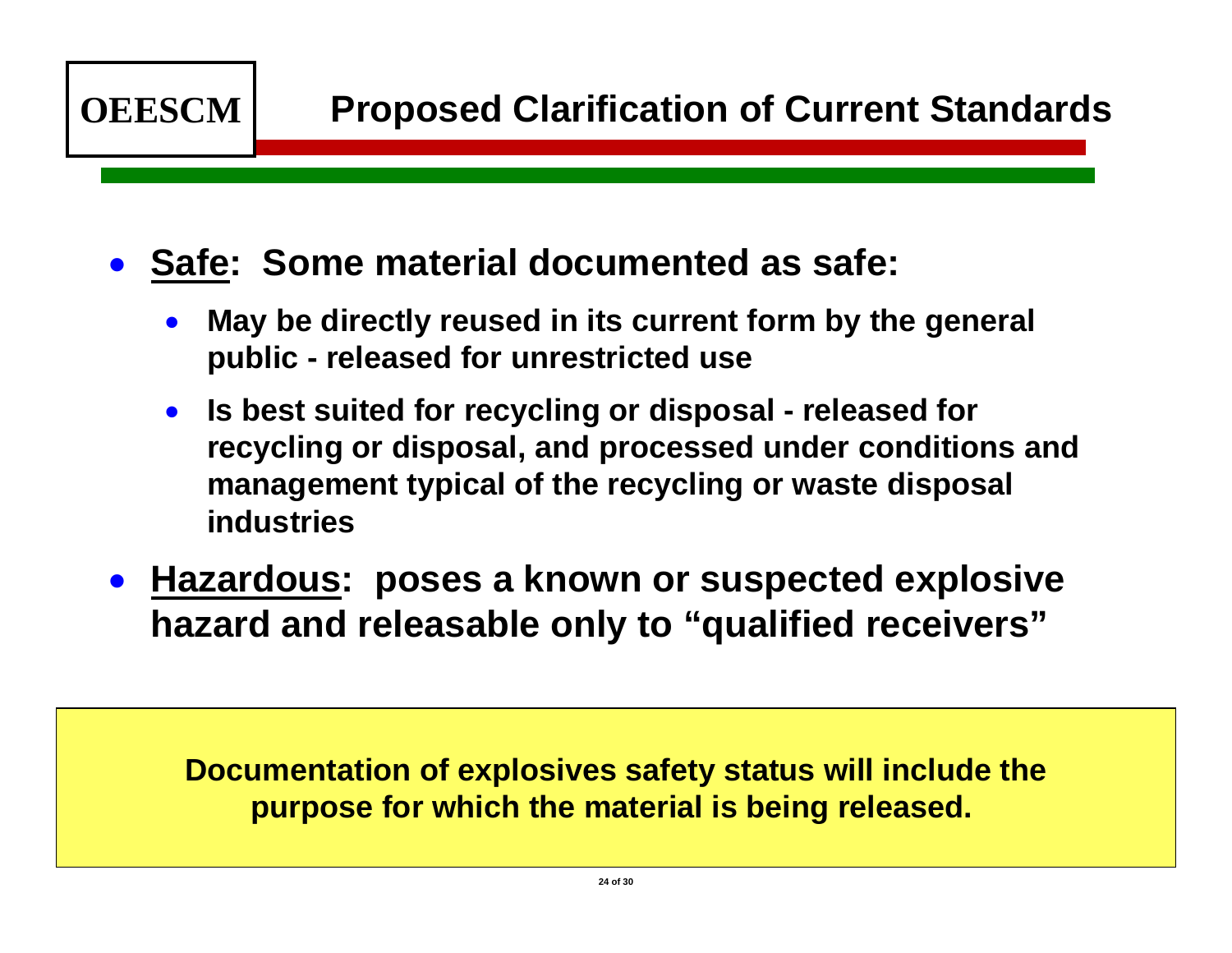

#### **Material Documented as Safe**

**"The material listed on this form has been inspected or processed by DDESB-approved means, as required by DoD policy, and to the best of my knowledge and belief does not pose an explosive hazard. This material is approved for release for:**

| <b>Unrestricted Use:</b>   | (sign) |
|----------------------------|--------|
| <b>Recycling:</b>          | (sign) |
| <b>Permanent Disposal:</b> | (sign) |

**(Note: This documentation only remains valid if the material listed on this form remains properly segregated and secured, and the chain of custody is maintained until its release from DoD control.)"**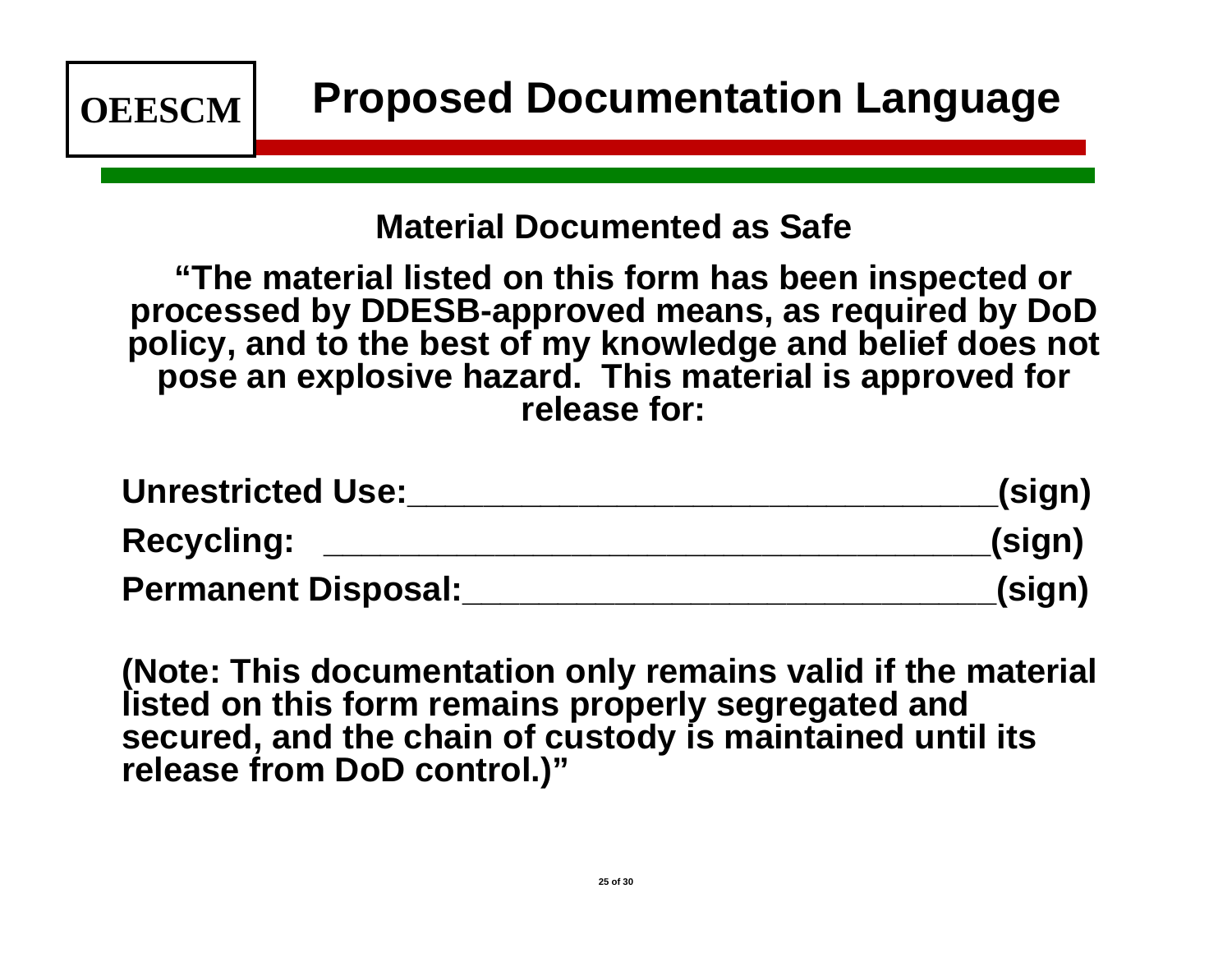#### MPPEH documented as Hazardous

**"The MPPEH listed on this form has been inspected or processed by DDESB-approved means, per DoD policy, and to the best of my knowledge and belief presents the known or suspected explosive hazards listed."** 

**This documentation will provide specific information about the explosive hazard presented and should be augmented, when appropriate, with additional available information. Some examples of information that should be provided are:** 

- **Type of explosive hazard (e.g., military munitions up to 105 mm HE, estimated 5 pounds net explosive weight (NEW) of TNT);**
- **Presence and description of any unvented internal cavities; or**
- **Service Service Estimated maximum credible given the NEW present.**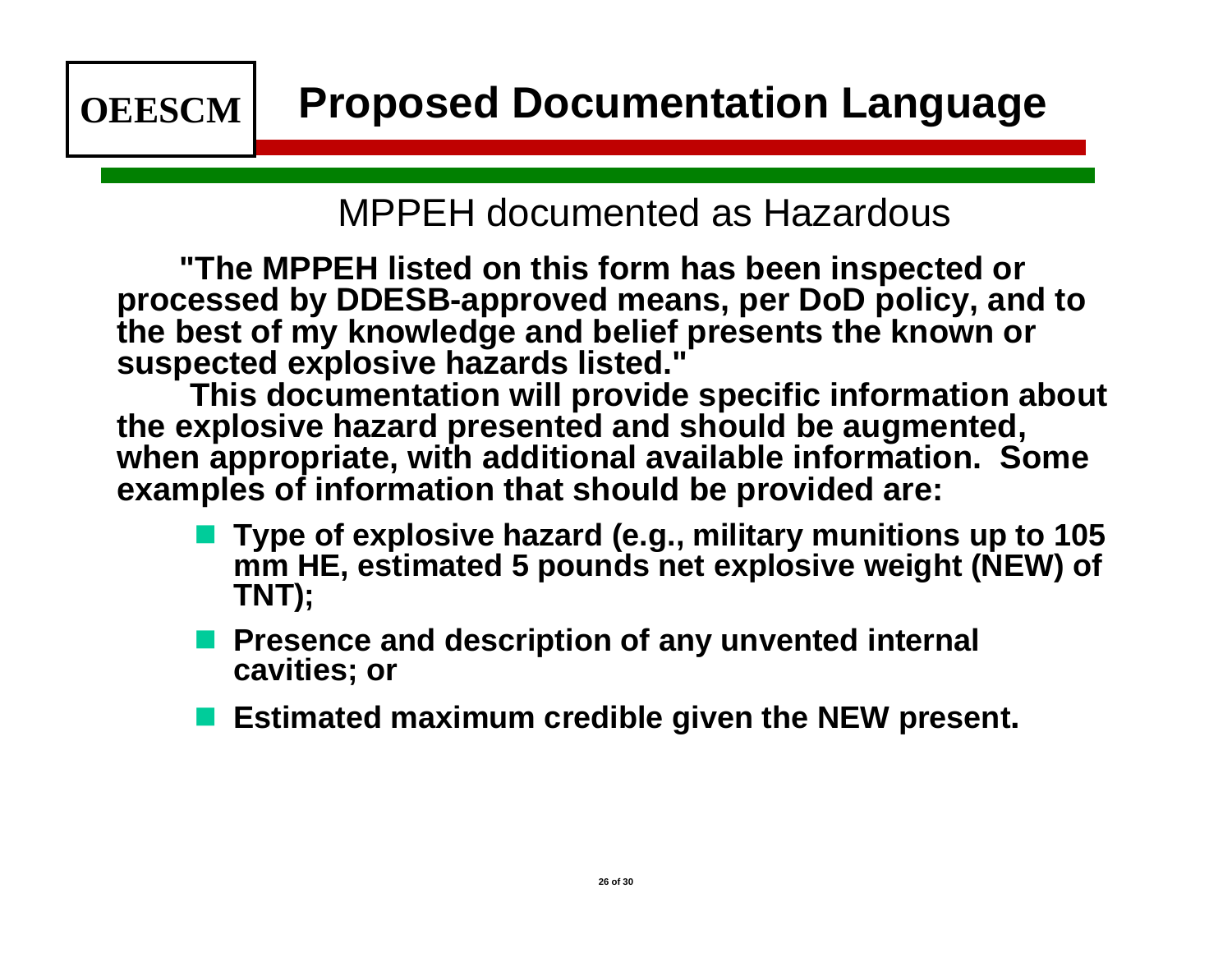

- • **Methods for determining the explosives safety status should be based on risk management, be appropriate for the material, and consider the intended receiver and use**
- $\bullet$  **Procedures for documenting the status as "safe" must ensure material is safe from an explosives safety perspective when:**
	- •**Exposed to heat, shock, and friction**
	- $\bullet$ **Transported over public traffic routes**
	- $\bullet$ **Cut or shredded with heavy equipment and torches**
	- • **Melt in all common metal reclamation facility types (e.g., electric arc)**
	- •**Disposed of in a landfill**
	- •**Other**

**Consideration of a material's condition and ability to be used in its current form may allow DoD activities to be more comfortable with documenting material as "safe"**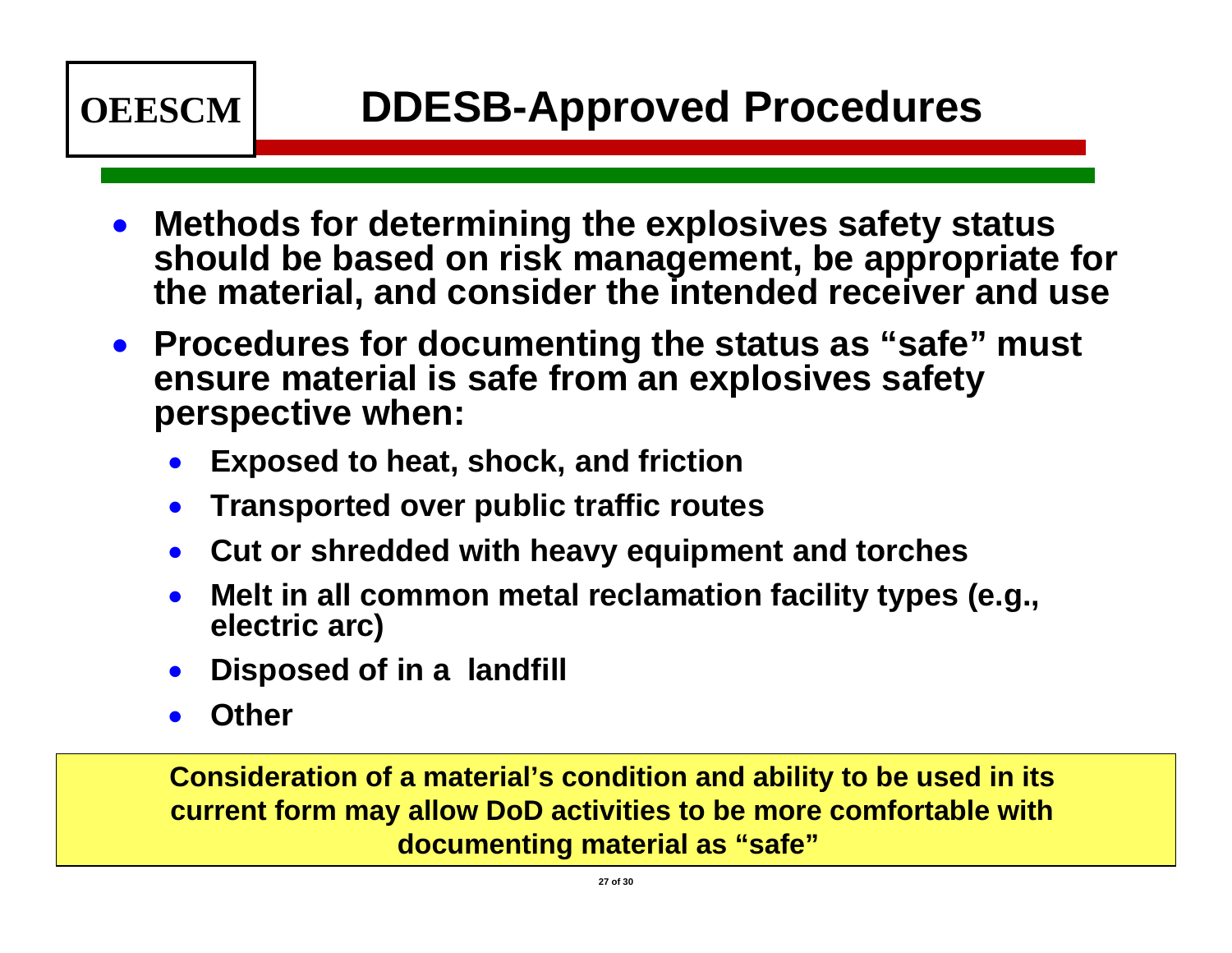

- $\bullet$  **DDESB-approval of procedures or technology for ensuring material is "safe" is based on a hazard assessment that considers:**
	- •**Explosives safety**
	- •**The material**
	- •**Management procedures and processing**
	- •**QA/QC procedures**
	- •**Material's condition at transfer**
	- • **The conditions and forces to which material will be exposed upon transfer or release**
	- •**Test data**

**DDESB-approval focus on the protectiveness of the technology or procedures to be used to process the material to be transferred or released**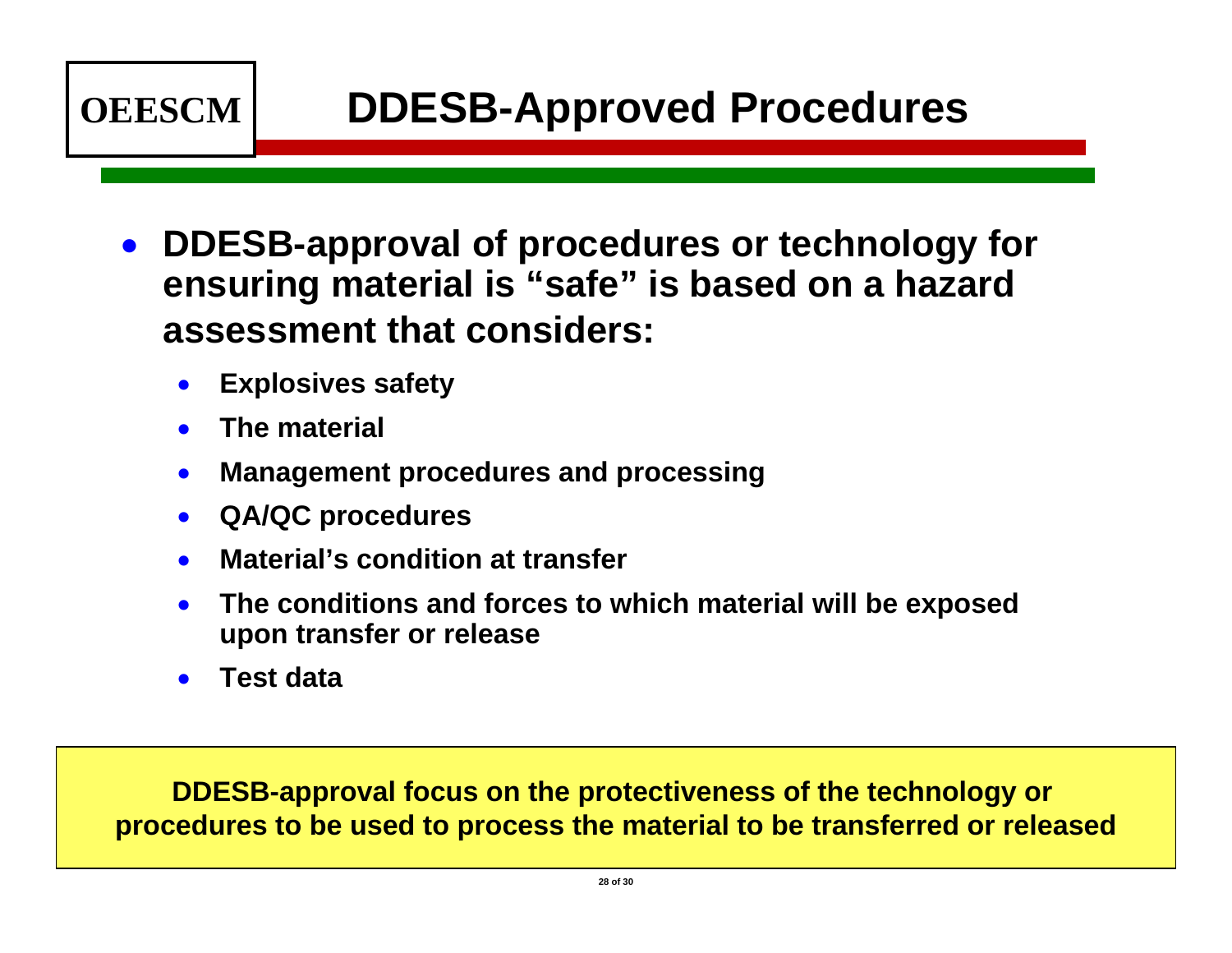

- $\bullet$  **Modify DDESB STD 6055.9, Chapter 16 to clarify the "safe" explosive safety determination.**
- $\bullet$  **Evaluate and document scrap metal industry material management procedures and processes to assess hazards associated with the management of DoD range and munitions debris.**
- **Evaluate and document the amounts, types, and configurations of military munitions "safe" for recycling and disposal.**
	- $\bullet$ **Collection and analysis of empirical data**
	- •**Qualitative hazard assessment by ammunition industry experts**
- • **Develop DDESB procedures for approving technology and procedures that:** 
	- •**Standardize the contents of submission**
	- $\bullet$ **Define the approval process**